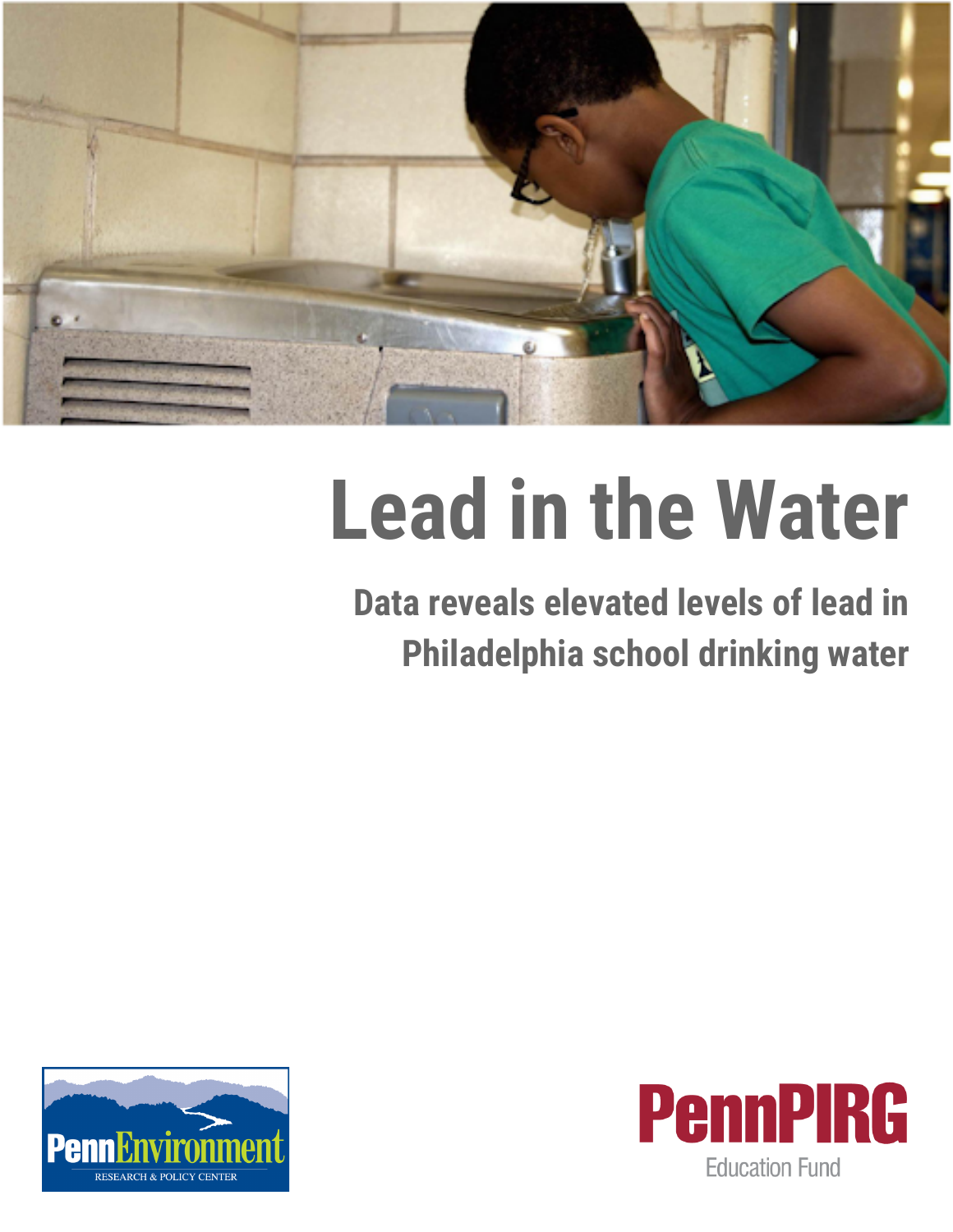# **Lead in the Water**

### **Data reveals elevated levels of lead in Philadelphia school drinking water**





Written by Emma Horst-Martz, David Masur and John Rumpler February 2022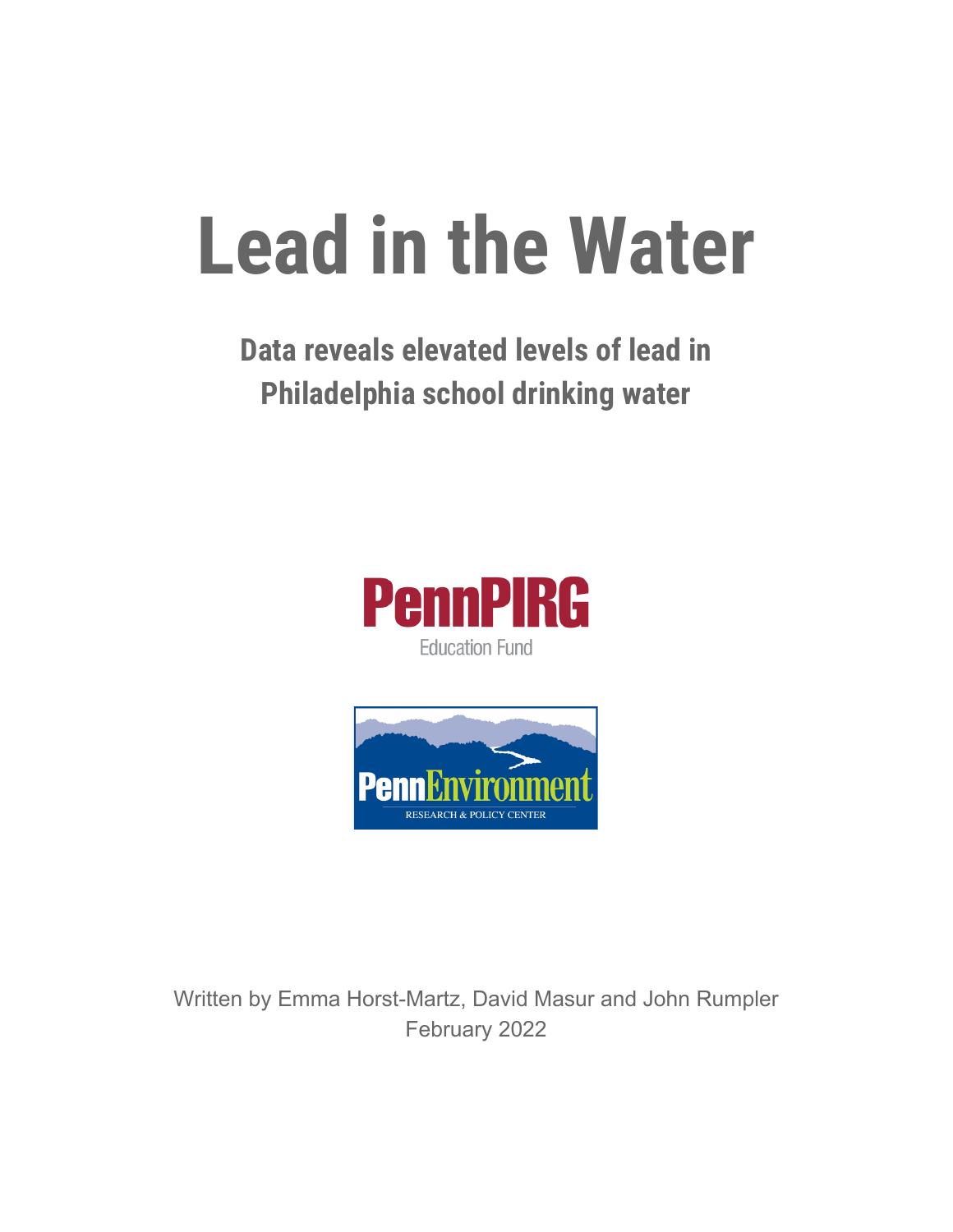## **ACKNOWLEDGMENTS**

The authors wish to thank Dr. Akira Drake Rodriguez, Mary Filardo, Colleen McCauley, Richard Pepino, Dr. Marylin Howarth, LaTiana Ridgell, Dr. Stephanie Lee, Jacob Zychick, Shannon Williams, William Dunbar, James Horrox and Tony Dutzik for their review of drafts of this document, as well as their insights and suggestions.

The authors bear responsibility for any factual errors. Policy recommendations are those of PennPIRG Education Fund and PennEnvironment Research and Policy Center. The views expressed in this report are those of the authors and do not necessarily reflect the views of our funders or those who provided review.

2022 PIRG Education Fund. Some Rights Reserved. This work is licensed under a Creative Commons Attribution 4.0 International license. To view the terms of this license, visit creativecommons.org/licenses/by/4.0/. With public debate around important issues often dominated by special interests pursuing their own narrow agendas, PennPIRG Education Fund offers an independent voice that works on behalf of the public interest. PennPIRG Education Fund, a 501(c) (3) organization, works to protect consumers and promote good government. We investigate problems, craft solutions, educate the public, and offer meaningful opportunities for civic participation. For more information about PennPIRG Education Fund or for additional copies of this report, please visit www.pennpirgedfund.org.

This report was partially funded by a grant from Voices for Healthy Kids, an initiative of the American Heart Association (AHA.) The AHA has not reviewed the data or science in this report.

Cover photo from Flickr/Geoff Penaluna (CC-BY-2.0); public domain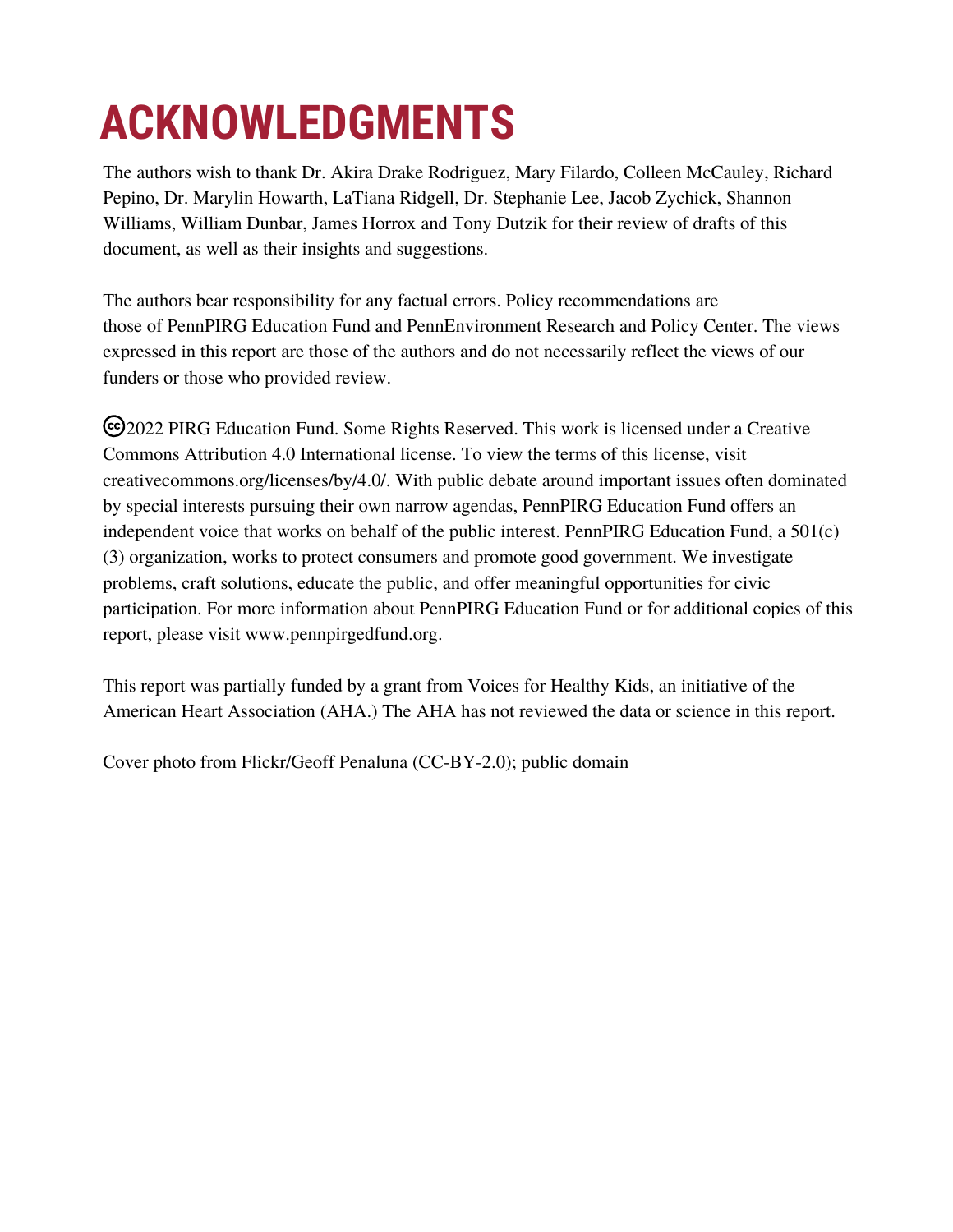## **CONTENTS**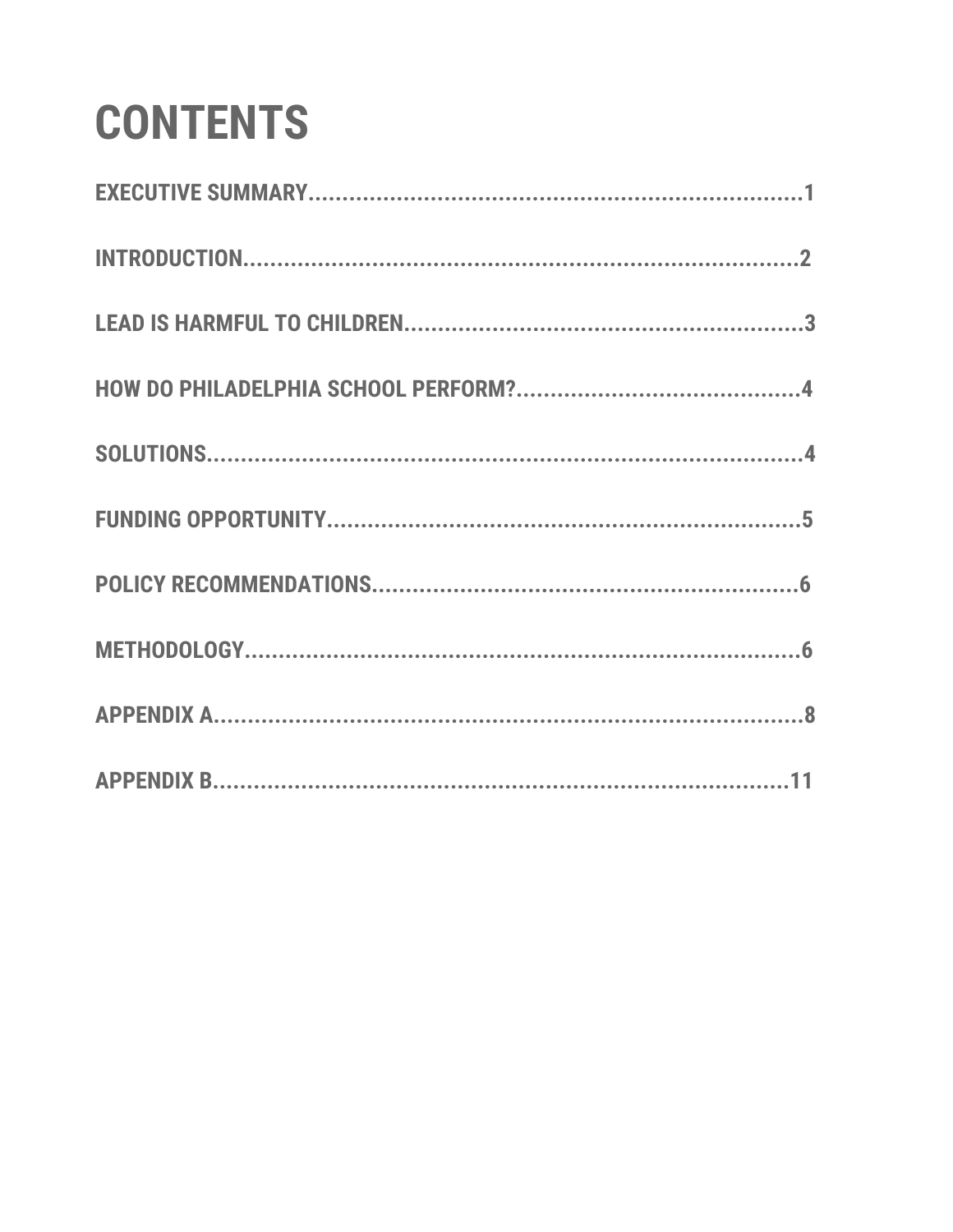#### Executive Summary

Lead is highly toxic, especially for children. Since the crisis in Flint, Michigan, many communities across the country have tested for and found lead in their drinking water - even in schools, where our children go to learn and play each day.

Both state and city law require lead testing in Philadelphia schools, but the testing process has been slow and remains incomplete. Four years into the District's testing process, only 29% of public schools have been tested and the results posted publicly. And while District officials are required to post all results within 30 days, it's unclear if the information has properly been posted for public access. Still, the data that is currently available for 1,932 outlets in Philadelphia's public schools reveals district-wide lead contamination.

The review of self-reported lead testing results as of February 1st, 2022 by the School District showed:

- $\bullet$  61% of outlets tested showed lead contamination (>1 ppb);
- Of the 65 schools where water outlets were tested for lead and publicly reported, 98% of the schools tested had at least one tap where lead was detected at 1 ppb or greater in the tap water;
- Some schools' outlets showed extremely high levels of lead contamination, such as an outlet at The Duckrey School with 8,768 ppb.

Given that 71% of schools still need to be tested, this is just the tip of the iceberg. Many school buildings have at least some lead in their pipes, plumbing, or fixtures.<sup>1</sup> And where there is lead, there is risk of contamination.

According to the U.S. Environmental Protection Agency (EPA), even low levels of lead can cause behavior and learning problems, lower IQ, and hyperactivity. Lead exposure has even been linked to damaging children's central and peripheral nervous systems. More than 24 million children in the U.S. are at risk of losing IO points due to low level lead exposure.<sup>2</sup> Lead in tap water is a nationwide health problem, yet most states and school districts are not taking protective steps to reduce kids' exposure to lead to the lowest possible level. $3$ 

Philadelphia's children deserve safe drinking water, especially at the schools where they go each day to learn and play. As this data shows, it is critical that Philadelphia decision-makers take immediate action to get the lead out.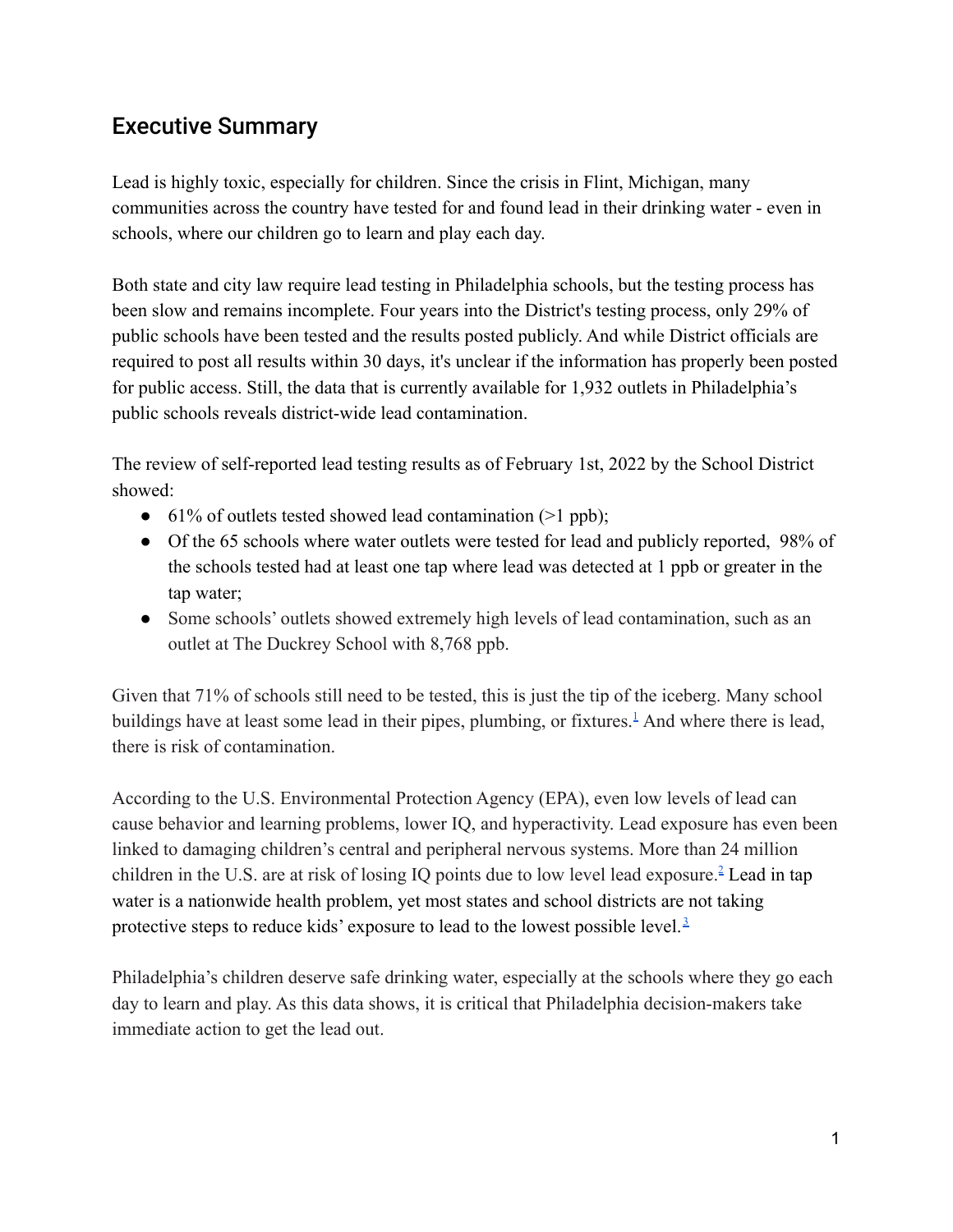The School District of Philadelphia should:

- Replace all drinking fountains across the Philadelphia School District with water bottle filling stations, also known as hydration stations equipped with filters that remove lead.
- Install point of use filters on fountains, taps in classrooms, kitchen or used for cooking or beverage preparation.
- Shut off taps where tests have detected lead in the water until they are replaced with lead-removing filters.
- Ultimately, get the lead out. While filters are excellent short-term fixes, risks will remain as long as there is lead in our schools' water delivery systems. The district should remove lead-bearing plumbing and fixtures over time, wherever feasible.

The federal government should:

- Set a 1ppb limit for lead in school drinking water, reduced from the current 15 ppb action limit<sup>-</sup>
- Provide substantial funding, beyond the Bipartisan Infrastructure package passed in November 2021, to help states and communities remove lead in water infrastructure, including in schools; and
- Marshal the authority of all relevant federal agencies to protect public health from contamination of drinking water.

#### Introduction

As our city rushed through a century of unprecedented economic growth, we allowed several toxic health threats to become embedded into the infrastructure of our lives. One of the more enduring threats is the presence of lead.

For the past few decades, public health officials have been working to undo the damage. Lead was banned in gasoline and paint to remediate toxic air pollution and childhood lead poisoning. Yet until the tragedy in Flint, Michigan few Americans knew about the pervasive threat of lead in drinking water.

Recent studies show that lead contamination is a significant problem in schools across Pennsylvania, with 89% of schools tested showing lead in the water.<sup>4</sup>

This report presents data reported by the School District of Philadelphia as of February 1st, 2022, which confirms that lead remains a critical public health threat across the city. $\frac{5}{2}$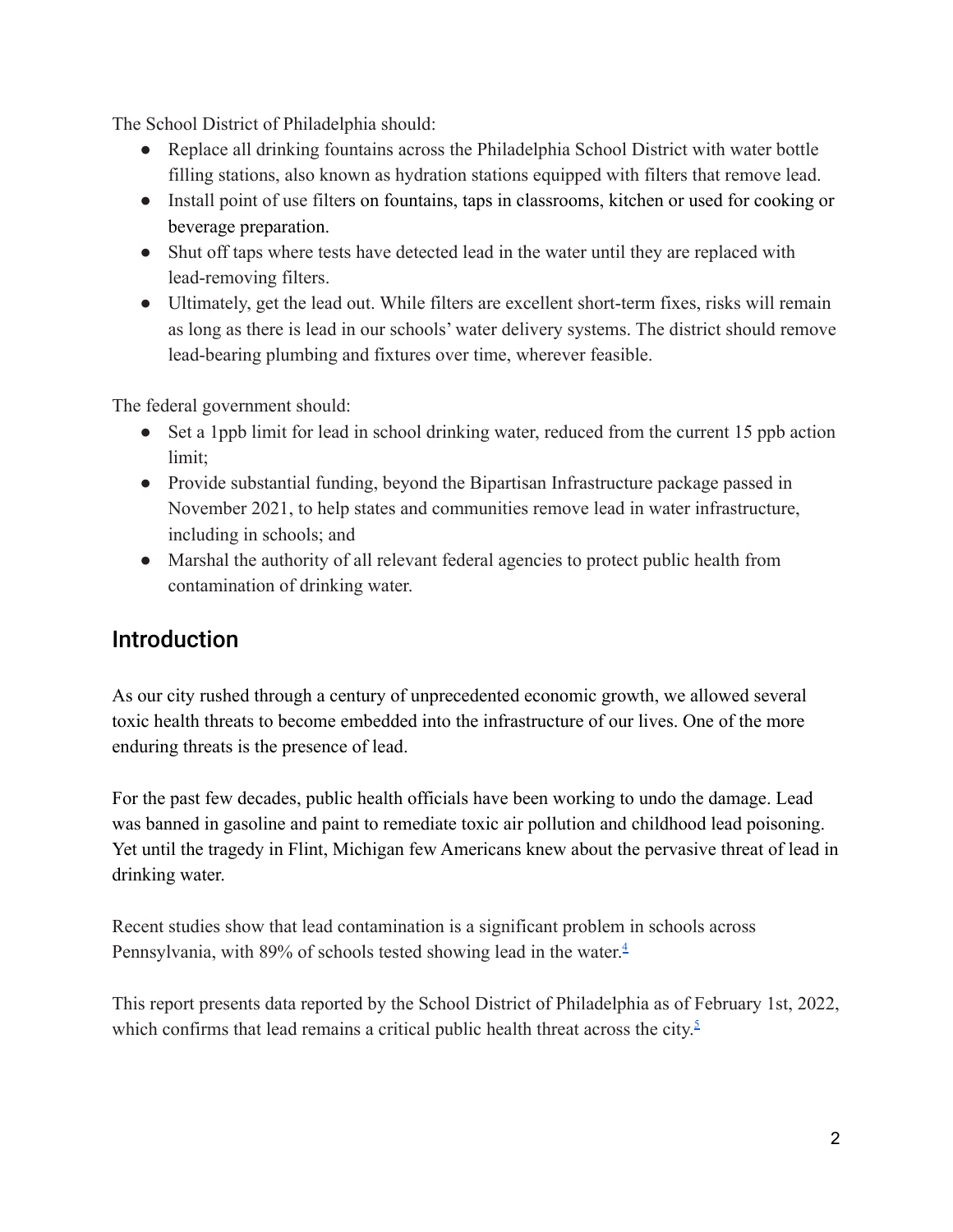#### Lead is Harmful to Children - Even at Low Levels

Lead is a potent neurotoxin that is particularly damaging to children. Children absorb as much as five times more lead into their bodies than adults from any given source.<sup>6</sup> Once ingested, lead flows from the blood to the brain, kidneys, and bones. Children's organs and bones are not fully developed and thus more vulnerable to lead contamination than adults. They also have an incomplete blood-brain barrier, which, in the face of lead, can lead to behavior and learning problems.<sup>7</sup> According to the EPA, "In children, low levels of [lead] exposure have been linked to damage to the central and peripheral nervous system, learning disabilities, shorter stature, impaired hearing, and impaired formation and function of blood cells."<sup>8</sup> A Wisconsin study found that 3,757 fourth-graders with relatively low lead levels in their blood "scored significantly lower on reading and math tests than those without elevated blood-lead levels"- an adverse effect that persisted for these children seven to eight years later.<sup>2</sup> The American Academy of Pediatrics concluded that "[e]xtensive and compelling evidence now indicates that lead-associated cognitive deficits and behavioral problems can occur at blood lead concentrations below 5 μg/dL"(micrograms per cubic deciliter). $\frac{10}{10}$ 

Moreover, because lead flows from blood and can be stored in the organs and bones within several weeks, its damage to a child's health may not be detected in blood tests. Lead is a persistent toxicant, so once absorbed, the lead remains in the body.<sup>11</sup> Therefore, a child who drinks water from a fountain at school that episodically contains lead might not show elevated blood-lead levels a month or two later. But the neurologic harm has occurred and the lead may persist in their body. Philadelphia children are particularly at risk because they also experience lead exposure from other sources like paint and soil and it all adds together to cause harm. Parents can get their children tested for lead, but comprehensive action is needed to prevent kids from ingesting lead in the first place.

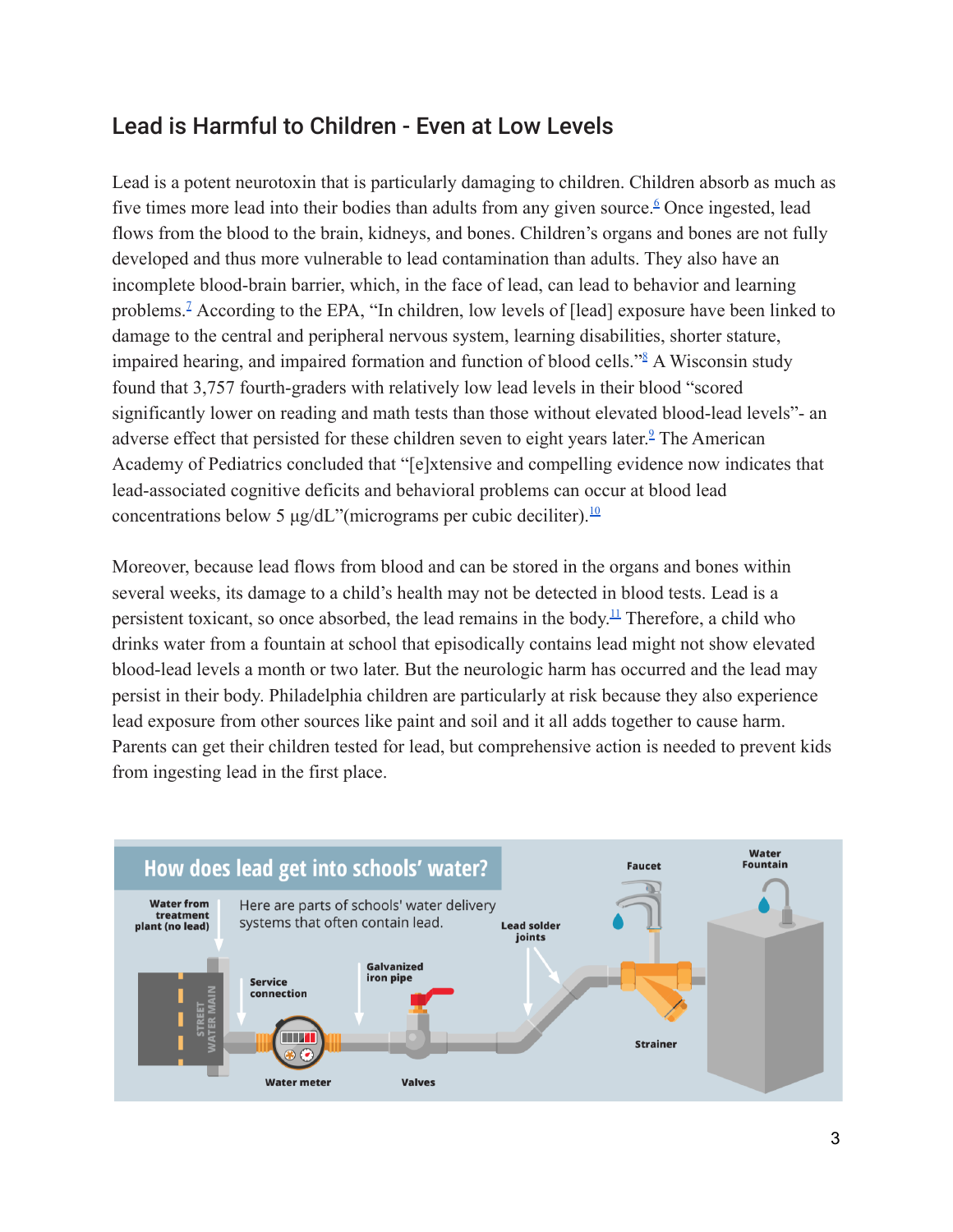#### How Do Philadelphia Schools Perform?

An analysis of self-reported data from the School District of Philadelphia found that 61% of the 1,932 outlets tested had elevated levels of lead, above 1 part per billion (ppb). 16% of outlets had lead above 10ppb, the city's action level. Of the 65 schools tested, 98% had at least one outlet where lead was detected at 1 ppb in the water.

Lead contamination is a pervasive threat, spread across Philadelphia's public schools. Elevated levels of contamination were found in every school but one that had available data. Before 2014, school buildings were allowed to be built with pipes that contained significantly higher amounts of lead than is allowable now.<sup>12</sup> Given that the average Philadelphia's school building was constructed 75 years ago, this puts the infrastructure in these buildings at a high risk for lead.<sup>13</sup>

The actual lead contamination of water in Philadelphia schools is likely even worse than the data reviewed for this report. This is likely the case due to:

- 1. Only first draw samples were collected, which only flags contamination at the point the water exits the outlet—not further back in the the pipes or solder that is typically a more common source of lead, and;
- 2. 98% of the schools and 61% of the outlets tested had lead contamination, which indicates that this pattern would be consistent across the other public schools and many more outlets.
- 3. Lead testing is highly variable, and so any handful of samples from any given outlet may or may not capture maximum contamination. $\frac{14}{1}$

#### Solutions to Ensure Safe Drinking Water At Philadelphia's Schools

All of our children deserve safe drinking and cooking water, especially in the place they go to learn every day. Yet the Philadelphia schools still have lead pipes and fittings in the water supply system, which creates and ever-present risk of contamination.

The School District of Philadelphia should implement the following solutions to stop this contamination and ensure safe drinking water at school:

• Replace all drinking fountains with hydration stations equipped with filters that remove lead. This solution eliminates one common source of lead (fountains) and captures lead coming from plumbing or pipes. Moreover, data shows that school-aged children [tend to](https://voicesforhealthykids.org/assets/resources/water-access-in-schools-fast-facts---february-2020-1582746312.pdf)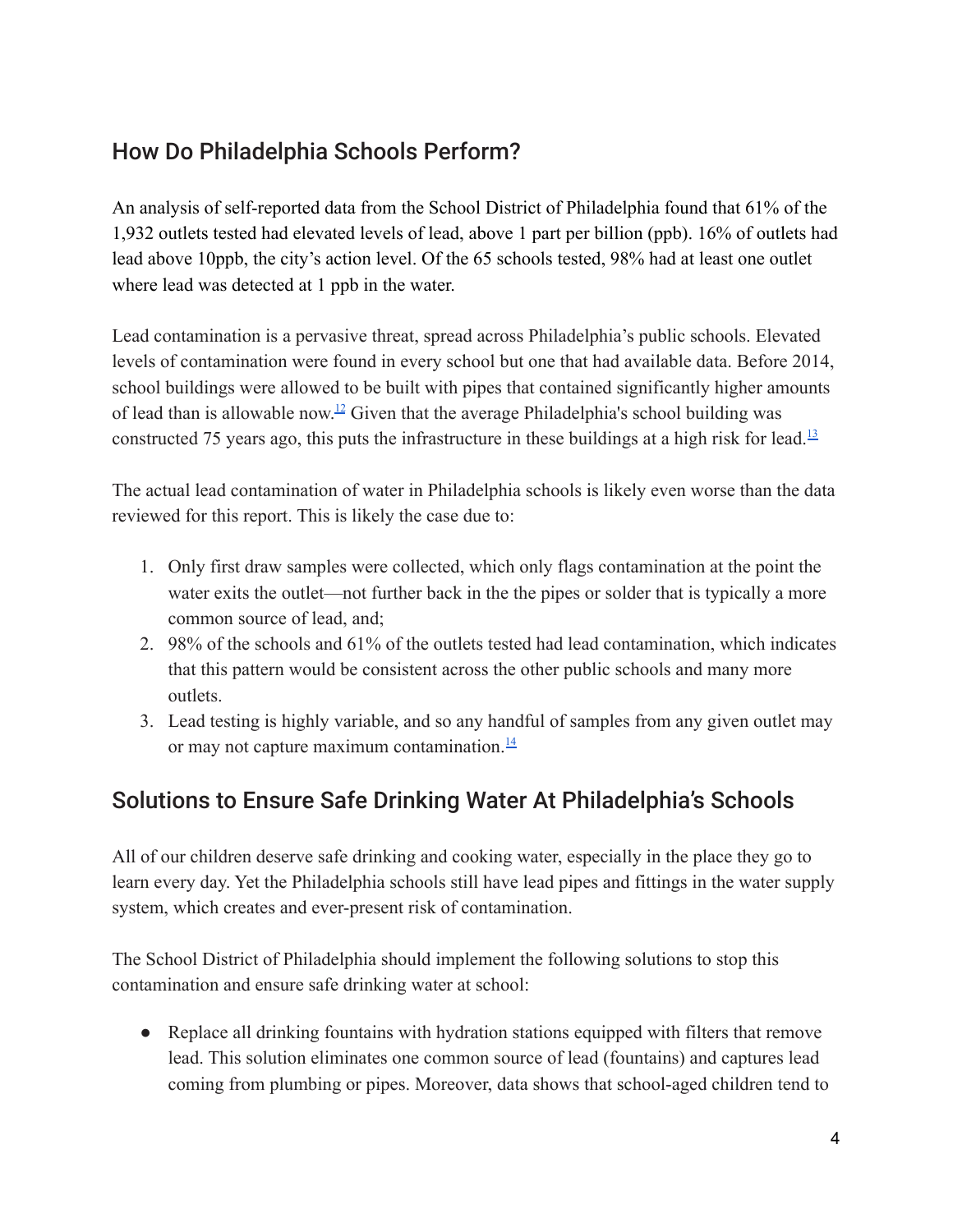[drink more water](https://voicesforhealthykids.org/assets/resources/water-access-in-schools-fast-facts---february-2020-1582746312.pdf) when they have access to hydration stations, so there's an added health benefit to this solution.<sup>15</sup>

- These hydration stations should be installed at a ratio of 1 per 100 students and staff. They should have filters certified to meet NSF/ANSI [standards 53 for lead reduction and](https://www.epa.gov/sites/default/files/2018-12/documents/consumer_tool_for_identifying_drinking_water_filters_certified_to_reduce_lead.pdf) [42 for fine particulate](https://www.epa.gov/sites/default/files/2018-12/documents/consumer_tool_for_identifying_drinking_water_filters_certified_to_reduce_lead.pdf), and indicator lights so parents and teachers can see when the filters need to be replaced. $\frac{16}{16}$
- The hydration stations should include a connection to building plumbing, an indicator to show filter performance, and the functionality to fill bottles or containers for water consumption.
- Point of use filters should be installed and maintained on all taps that could be used for drinking water, cooking or beverage preparation.
- Any taps that have been tested and show any lead in the water should be shut off until they are fitted with lead-removing filters.
- Other lead-bearing fixtures or plumbing should be replaced over time.
- Lead service lines should be replaced in any school that has them, as soon as possible. Lead service lines are pipes made of lead that bring potable water into a building from the outside source.
- New school construction or renovation should use taps and fixtures that meet the [strictest](https://calpirg.org/news/cap/statement-gov-newsom-signs-bill-create-nations-most-stringent-lead-leaching-limit-faucets) [lead-free standards,](https://calpirg.org/news/cap/statement-gov-newsom-signs-bill-create-nations-most-stringent-lead-leaching-limit-faucets) and include adequate hydration stations for students and staff. $\frac{17}{12}$

#### Funding Opportunity

In March of 2021, President Biden signed the American Rescue Plan Act into law. This allocated funding to the Elementary and Secondary School Emergency Relief (ESSER) Fund and the School District of Philadelphia was promised \$1.1 billion from the Fund.<sup>18</sup> This provides a unique opportunity to address health and safety facilities problems that are barriers to learning and have long plagued the District, such as lead in schools' drinking water. The money must be used by September 2024, so with a plan and design for health and safety remedies, this funding will enable the District to use its annual budgets more strategically for years into the future.

The School District of Philadelphia should use a small portion of the \$1.1 billion in ESSER III funding to replace the old water fountains in schools with lead filtering hydration stations. Based on the cost of buying, installing, and maintaining a hydration station, it could cost between \$2 million and \$4 million to replace every water fountain in the Philadelphia public schools.<sup>1920</sup> That is less than 1% of the ESSER III funding that the District received.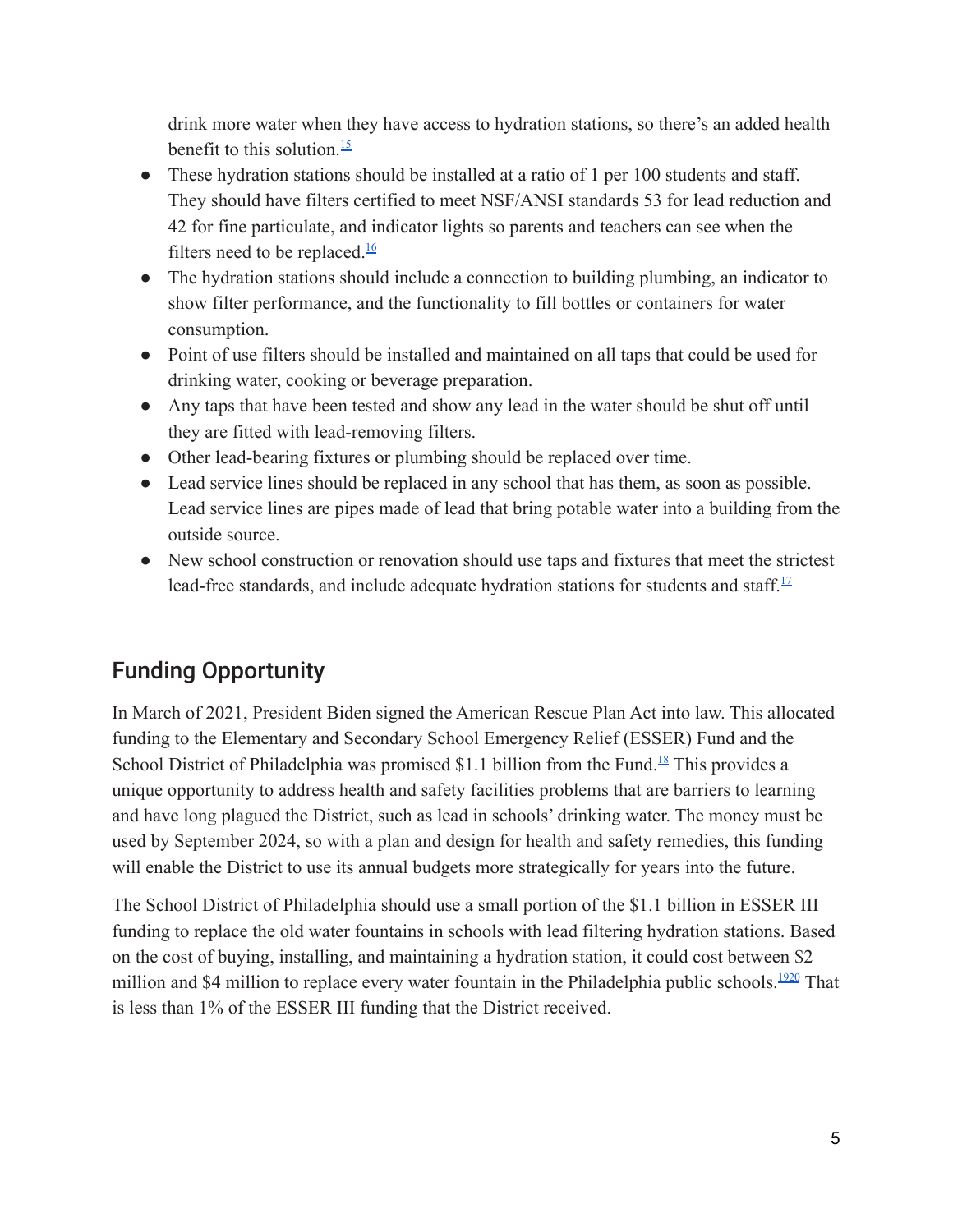#### Policy Recommendations

School districts and local elected officials are not the only entities with a responsibility to address this crisis. The state legislature should adopt a 1ppb standard and require that lead-certified filters are installed on all taps used for cooking and drinking. The federal government should provide funding for school districts to replace old water fountains with lead filtering hydration stations across the country as a first step to address this health crisis.

#### Methodology

The Philadelphia lead testing data in this report were obtained from the School District of Philadelphia website.<sup>21</sup> There were 1,932 publicly available samples taken across 65 schools, as of February 1, 2022. We first downloaded the separate PDFs with testing data for these 65 schools from the District website. The data were then loaded into a database platform called Airtable, which enables analysis, reporting, and visualisation. The relevant data points used included: the date testing was done, school name, school address, the number of outlets sampled, the level of lead found listed in ppb, and the percentage of samples that showed >1ppb (1.1 or greater).

While these results are extensive, there were some limitations or caveats with the data.

The range of the data is unclear. The lead content reporting starts at *less than 1*, but it is impossible to determine if those results are 0.99 ppb or .001 ppb or even zero ppb. With this data, we were unable to determine if any schools had no lead, only if they had no results higher than less than one. Therefore, we consider a test result of greater than 1ppb to be "lead positive."

The data in this report was collected between October 18, 2018 and August 4, 2021. The data in this report reflects what was available on the District's website as of February 1, 2022. Data was available for 65 schools out of 220 public schools and 1,932 outlets out of an unknown number of total outlets. We did not include charter schools, pre-schools, or alternative education programs; our study focused exclusively on public schools managed by the School District of Philadelphia. It is possible that more outlets and schools have been tested and the results have not yet been published online. However, given the strong trend of lead contamination in schools that have reported test results, it is probable that these results represent an accurate spread of the lead content of drinking water in public schools across the city. The schools with data available are spread across different geographic areas and span elementary, middle, and high schools.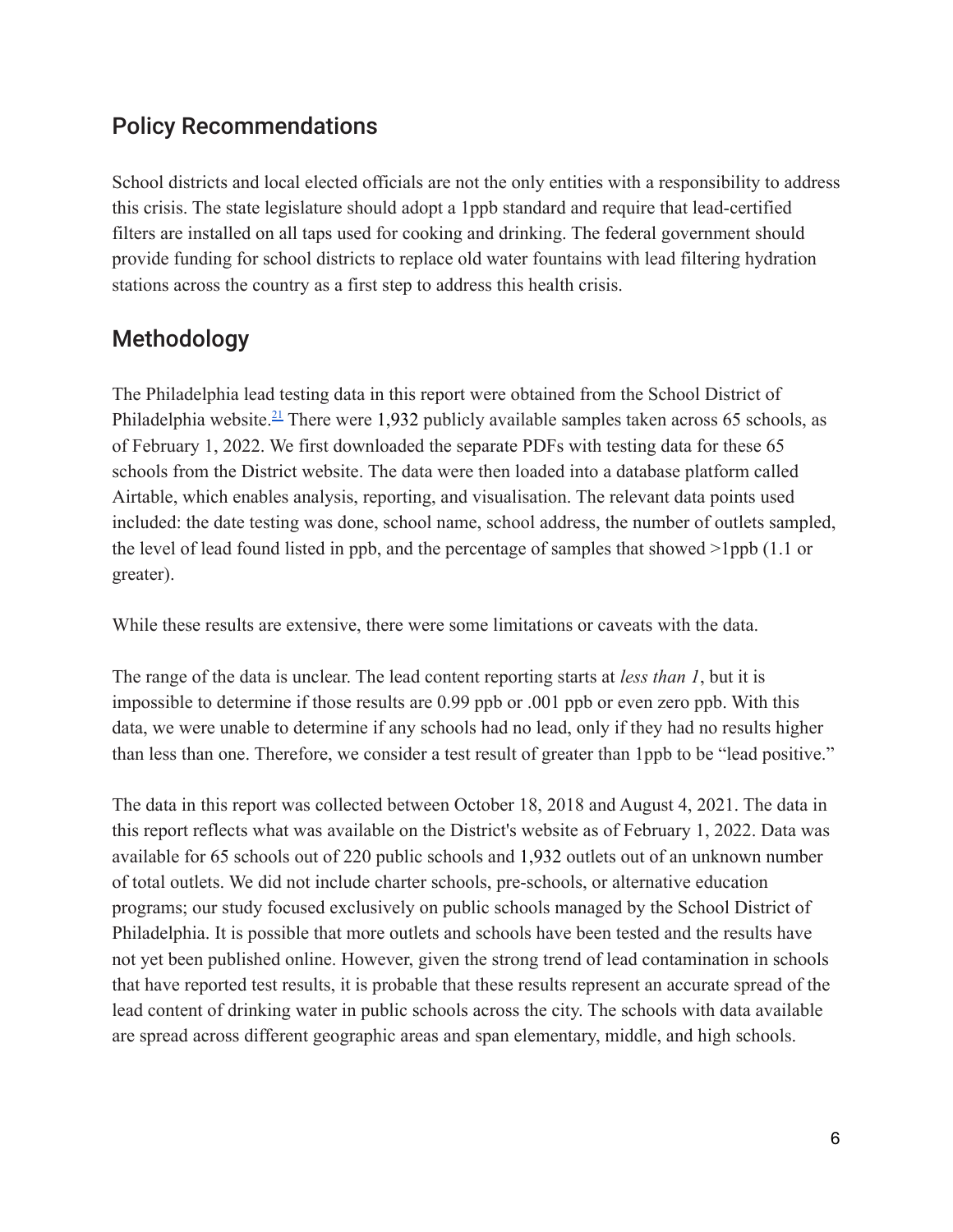In 2018, the District began a testing program that required them to test every school once every five years.<sup>22</sup> If an outlet tests positive for more than 10ppb it is supposed to be taken out of service within 24 hours. An action plan must be developed within 30 days of the test result and when remediation is completed, a notice must be posted on the city's website within 10 days. The reports on the District's website list whether action is needed to remediate the outlet, based on the 10ppb standard and some schools' reports indicate what action was taken.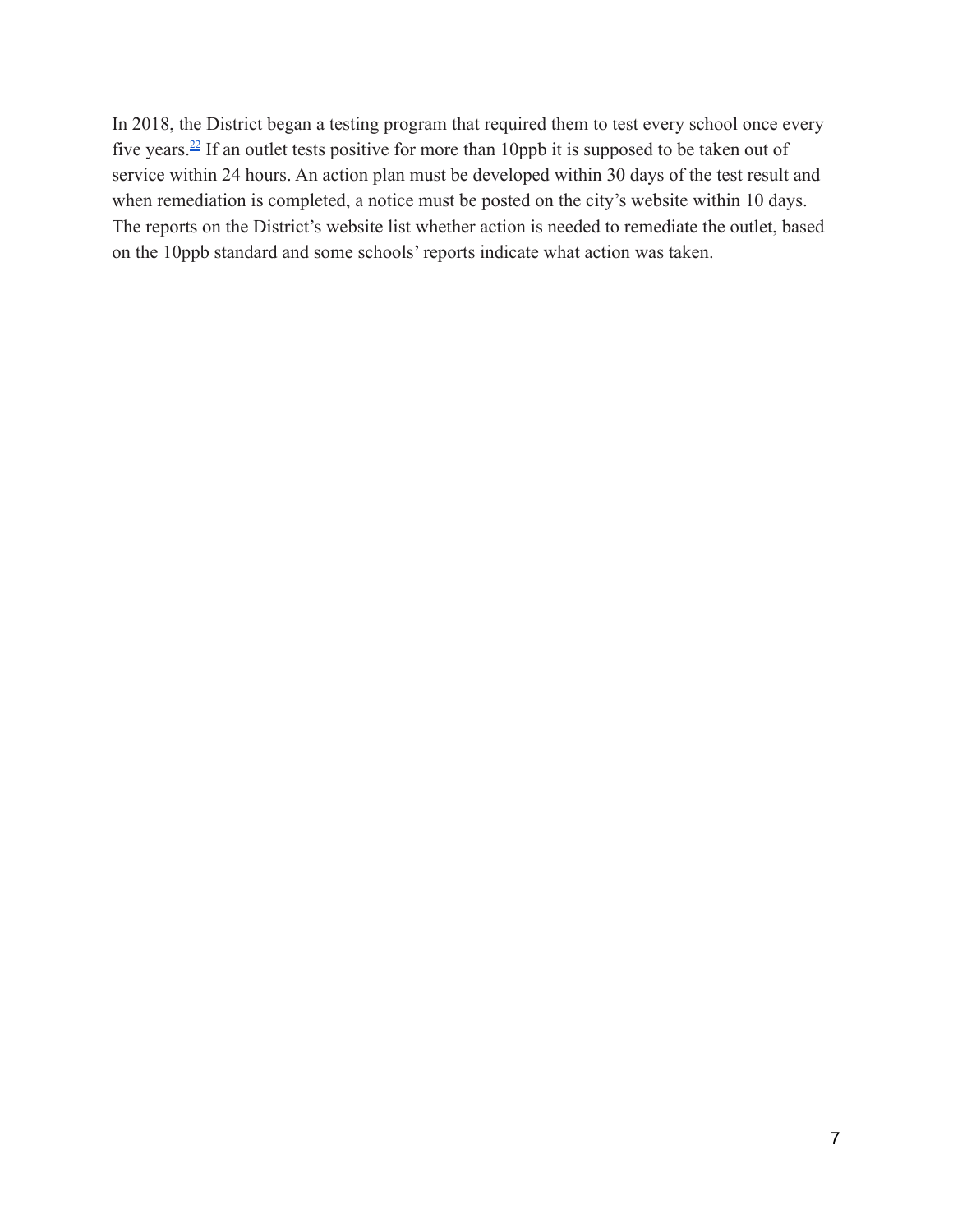#### Appendix A

Appendix A includes lead test results from the School District of Philadelphia. These schools can be found on our website at pennpirg.org/PhillyLeadMap. The map is interactive and searchable.

|                         |             |                       |                  |                | <b>Highest</b> |                 |                 |                 |                         |
|-------------------------|-------------|-----------------------|------------------|----------------|----------------|-----------------|-----------------|-----------------|-------------------------|
|                         |             |                       |                  | $%$ of         | Lead           | <b>City</b>     | <b>State</b>    | <b>State</b>    | Congre                  |
|                         |             | <b>Latest Outlets</b> | <b>Outlets</b>   | <b>Outlets</b> | Level          | Council         | <b>House</b>    | <b>Senate</b>   | ssional                 |
| <b>School</b>           | <b>Test</b> | <b>Tested</b>         | $>1$ ppb         | $>1$ ppb       | (ppb)          | <b>District</b> | <b>District</b> | <b>District</b> | <b>District</b>         |
| <b>Alexander Adaire</b> | 2018        | 11                    | 5                | 45.45%         | 6.2 5          |                 | 175             | $\mathbf{1}$    | $\overline{2}$          |
| Alternative             |             |                       |                  |                |                |                 |                 |                 |                         |
| Middle Years at         |             |                       |                  |                |                |                 |                 |                 |                         |
| <b>James Martin</b>     | 2019        | 12                    | 3                | 25.00%         | 3.6 6          |                 | 177             | 5               | $\overline{2}$          |
| Add B. Anderson         | 2019        | 17                    | 10               | 58.82%         | 3307 3         |                 | 191             | 8               | 3                       |
| Mary M. Bethune         | 2019        | 41                    | 37               | 90.24%         | $2281 \,   5$  |                 | 197             | 3               | $\overline{2}$          |
| James G. Blaine         | 2019        | 35                    | 31               | 88.57%         | 206.6 5        |                 | 195             | 3               | 3                       |
| <b>Bridesburg</b>       | 2019        | 58                    | 16               | 27.59%         | 5.3 6          |                 | 177             | 5               | $\overline{2}$          |
| Henry A. Brown          | 2018        | 11                    | $\boldsymbol{0}$ | $0.00\%$       |                | 1 1             | 175             | $\overline{2}$  | $\overline{2}$          |
| H.S. of                 |             |                       |                  |                |                |                 |                 |                 |                         |
| Engineering and         |             |                       |                  |                |                |                 |                 |                 |                         |
| Science                 | 2019        | 34                    | 11               | 32.35%         | 299.8 5        |                 | 181             | $\overline{2}$  | $\overline{3}$          |
| Benjamin B.             |             |                       |                  |                |                |                 |                 |                 |                         |
| Comegys                 | 2019        | 33                    | 26               | 78.79%         | 68.5 3         |                 | 188             | 8               | 3                       |
| Russell H.              |             |                       |                  |                |                |                 |                 |                 |                         |
| Conwell                 | 2019        | 30                    | 14               | 46.67%         | 72.4 7         |                 | 175             | 1               | $\overline{2}$          |
| Jay Cooke               | 2021        | 21                    | 15               | 71.43%         | 287.4 8        |                 | 201             | 3               | $\overline{2}$          |
| Anna B. Day             | 2019        | 30                    | 13               | 43.33%         | 47.4 8         |                 | 200             | $\overline{4}$  | $\overline{\mathbf{3}}$ |
| William Dick            | 2019        | 36                    | 30               | 83.33%         | 356.6 5        |                 | 181             | $\overline{2}$  | 3                       |
| Tanner G.               |             |                       |                  | 100.00         |                |                 |                 |                 |                         |
| Duckrey                 | 2019        | $\overline{7}$        | $\overline{7}$   | $\frac{0}{0}$  | 8768 5         |                 | 181             | $\overline{2}$  | 3                       |
| Franklin S.             |             |                       |                  |                |                |                 |                 |                 |                         |
| Edmonds                 | 2019        | 25                    | 19               | 76.00%         | 43.5 9         |                 | 200             | $\overline{4}$  | 3                       |
| Lewis Elkin             | 2019        | 60                    | 44               | 73.33%         | $411.4$ 7      |                 | 180             | $\overline{2}$  | $\overline{2}$          |
| <b>Ethel Allen</b>      | 2021        | 28                    | 18               | 64.29%         | $30.43 \mid 5$ |                 | 195             | $\overline{7}$  | 3                       |
| Horatio B.              |             |                       |                  |                |                |                 |                 |                 |                         |
| Hackett                 | 2019        | 29                    | 21               | 72.41%         | 38.5 1         |                 | 175             | $\overline{2}$  | $\overline{2}$          |
| <b>Andrew Hamilton</b>  | 2019        | 46                    | 37               | 80.43%         | 381.4 3        |                 | 190             | 8               | 3                       |
| Warren G.               |             |                       |                  |                |                |                 |                 |                 |                         |
| Harding                 | 2019        | 25                    | 20               | 80.00%         | 389.2 7        |                 | 179             | $\overline{2}$  | $\overline{2}$          |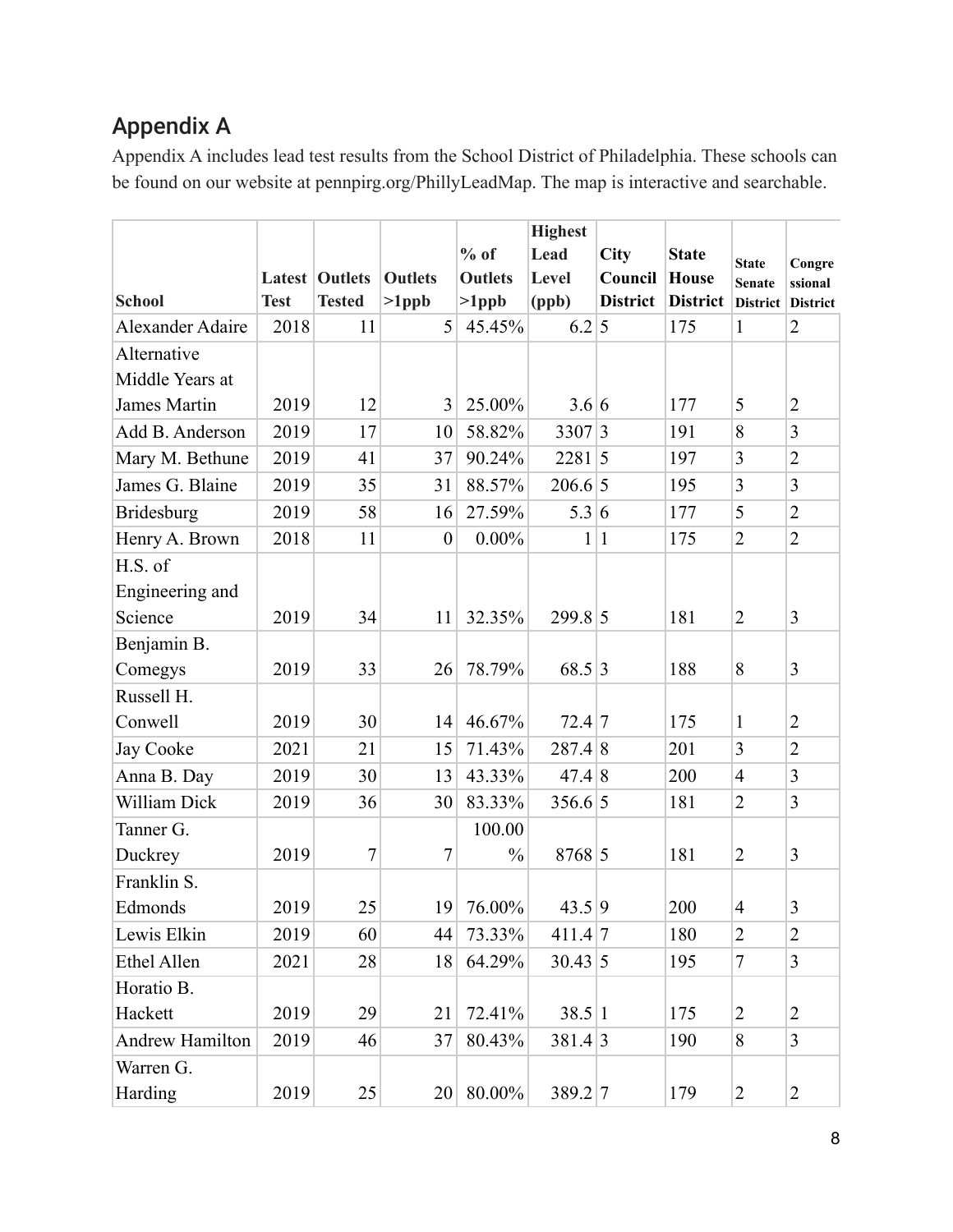|                        |             | <b>Highest</b>        |                |                |                 |                 |                 |                 |                 |
|------------------------|-------------|-----------------------|----------------|----------------|-----------------|-----------------|-----------------|-----------------|-----------------|
|                        |             |                       |                | $%$ of         | Lead            | <b>City</b>     | <b>State</b>    | <b>State</b>    | Congre          |
|                        |             | <b>Latest Outlets</b> | <b>Outlets</b> | <b>Outlets</b> | Level           | Council         | <b>House</b>    | <b>Senate</b>   | ssional         |
| <b>School</b>          | <b>Test</b> | <b>Tested</b>         | $>1$ ppb       | $>1$ ppb       | (ppb)           | <b>District</b> | <b>District</b> | <b>District</b> | <b>District</b> |
| Avery D.               |             |                       |                |                |                 |                 |                 |                 |                 |
| Harrington             | 2019        | 18                    | 12             | 66.67%         | 26.9 3          |                 | 188             | $\sqrt{8}$      | 3               |
| John F. Hartranft      | 2018        | 17                    | 13             | 76.47%         | 1538 5          |                 | 181             | $\overline{2}$  | $\overline{2}$  |
| Francis                |             |                       |                |                |                 |                 |                 |                 |                 |
| Hopkinson              | 2019        | 26                    | 9              | 34.62%         | 1633 7          |                 | 180             | $\overline{2}$  | $\overline{2}$  |
| Henry H. Houston       | 2019        | 22                    | 15             | 68.18%         | 13.2 8          |                 | 200             | $\overline{4}$  | 3               |
| Julia W. Howe          | 2021        | 14                    | 8              | 57.14%         | 41.79 9         |                 | 201             | $\overline{2}$  | $\overline{c}$  |
| William H.             |             |                       |                |                |                 |                 |                 |                 |                 |
| Hunter                 | 2019        | 42                    | 14             | 33.33%         | 52.4 7          |                 | 197             | $\overline{2}$  | $\overline{2}$  |
| Jenks Academy          |             |                       |                |                |                 |                 |                 |                 |                 |
| for Arts and           |             |                       |                |                |                 |                 |                 |                 |                 |
| Sciences               | 2019        | 19                    | 10             | 52.63%         | 12.4 8          |                 | 200             | $\overline{4}$  | 3               |
| Juniata Park           | 2019        | 67                    | 40             | 59.70%         | $152.9$ 7       |                 | 180             | $\overline{2}$  | $\overline{c}$  |
| William D. Kelley      | 2019        | 23                    | 15             | 65.22%         | $229.4 \vert 5$ |                 | 195             | 3               | 3               |
| John B. Kelly          | 2019        | 28                    | 17             | 60.71%         | 2974 8          |                 | 198             | $\overline{3}$  | 3               |
| Kenderton              |             |                       |                |                |                 |                 |                 |                 |                 |
| Elementary             | 2019        | 27                    | 22             | 81.48%         | 940 8           |                 | 198             | $\overline{3}$  | 3               |
| Kensington High        |             |                       |                |                |                 |                 |                 |                 |                 |
| School for             |             |                       |                |                |                 |                 |                 |                 |                 |
| Creative and           |             |                       |                |                |                 |                 |                 |                 |                 |
| Performing Arts        | 2018        | 15                    | $\mathbf{1}$   | 6.67%          | $\overline{2}$  | 7               | 175             | $\mathbf{1}$    | $\overline{2}$  |
| Kensington High        | 2018        | 19                    | 8              | 42.11%         | 7.2 1           |                 | 175             | $\overline{2}$  | $\overline{2}$  |
| Kensington             |             |                       |                |                |                 |                 |                 |                 |                 |
| <b>Health Sciences</b> | 2019        | 24                    | 9              | 37.50%         | 103.1 1         |                 | 175             | $\overline{2}$  | $\overline{c}$  |
| Henry C. Lea           | 2019        | 12                    | 3              | 25.00%         | 5.4 3           |                 | 188             | 8               | 3               |
| Alain Locke            | 2020        | 14                    | 5              | 35.71%         | 25.8 3          |                 | 190             | 7               | 3               |
| James Logan            | 2019        | 13                    | 6              | 46.15%         | 4326 8          |                 | 198             | $\overline{4}$  | $\overline{3}$  |
| William C.             |             |                       |                |                |                 |                 |                 |                 |                 |
| Longstreth             | 2019        | 56                    | 49             | 87.50%         | 197.4 3         |                 | 188             | 8               | 3               |
| Jules E.               |             |                       |                |                |                 |                 |                 |                 |                 |
| Mastbaum Area          |             |                       |                |                |                 |                 |                 |                 |                 |
| Vocational             |             |                       |                |                |                 |                 |                 |                 |                 |
| Technical H.S.         | 2019        | 58                    | 39             | 67.24%         | 377.7 1         |                 | 175             | $\mathbf{1}$    | $\overline{c}$  |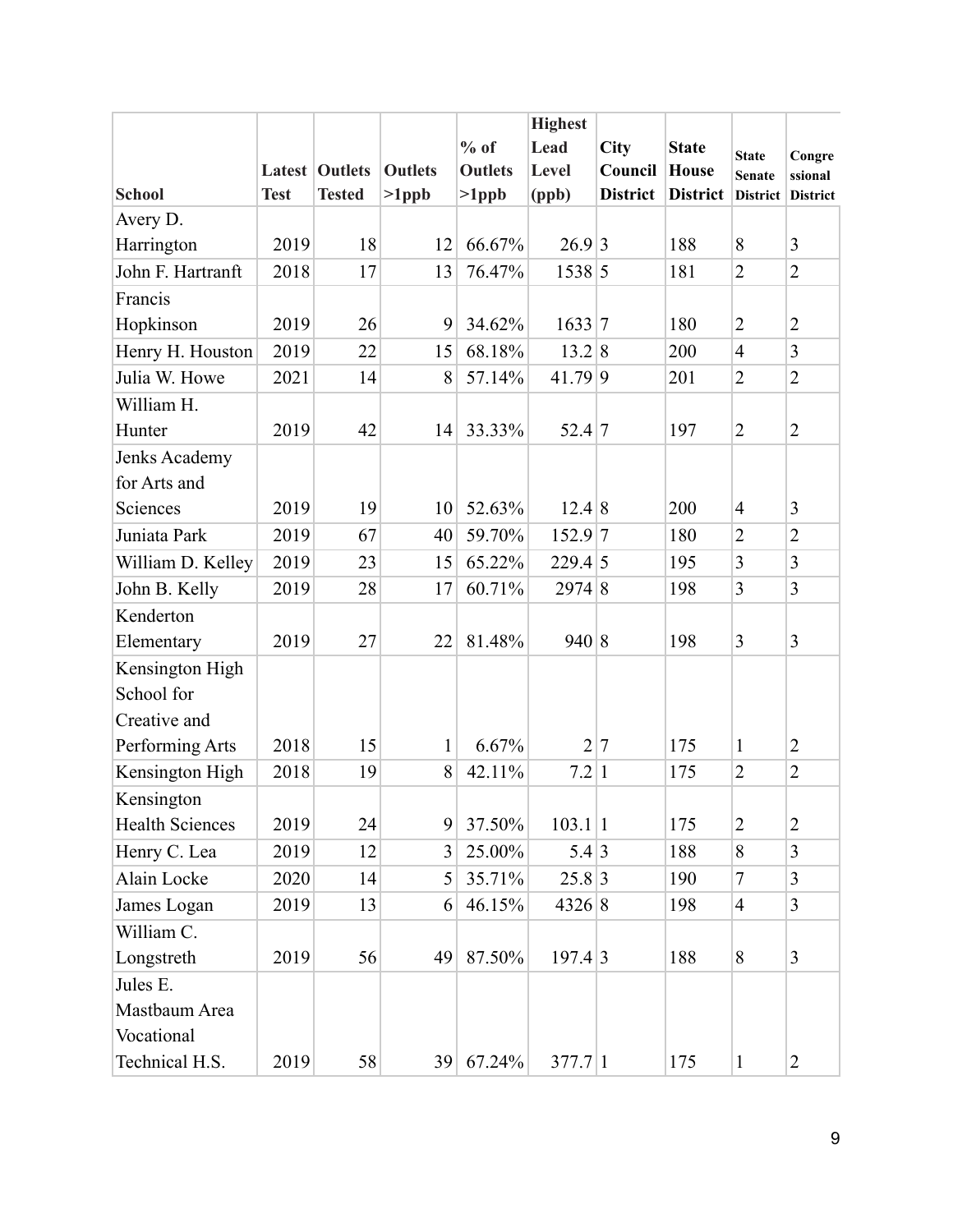|                    |             |                       |                |                | <b>Highest</b> |                 |                 |                 |                 |
|--------------------|-------------|-----------------------|----------------|----------------|----------------|-----------------|-----------------|-----------------|-----------------|
|                    |             |                       |                | $%$ of         | Lead           | City            | <b>State</b>    | <b>State</b>    | Congre          |
|                    |             | <b>Latest Outlets</b> | <b>Outlets</b> | <b>Outlets</b> | Level          | Council         | House           | <b>Senate</b>   | ssional         |
| <b>School</b>      | <b>Test</b> | <b>Tested</b>         | $>1$ ppb       | $>1$ ppb       | (ppb)          | <b>District</b> | <b>District</b> | <b>District</b> | <b>District</b> |
| John F.            |             |                       |                |                |                |                 |                 |                 |                 |
| McCloskey          | 2019        | 13                    | 8              | 61.54%         | 152.8 9        |                 | 200             | $\overline{4}$  | 3               |
| William            |             |                       |                |                |                |                 |                 |                 |                 |
| McKinley           | 2018        | 12                    | 8              | 66.67%         | 7.8 7          |                 | 197             | $\overline{2}$  | $\overline{2}$  |
| John Moffet        | 2018        | 30                    | 27             | 90.00%         | 1754 7         |                 | 181             | $\mathbf{1}$    | $\overline{2}$  |
| Thomas G.          |             |                       |                |                |                |                 |                 |                 |                 |
| Morton             | 2019        | 44                    | 38             | 86.36%         | 434.3 2        |                 | 185             | $\sqrt{8}$      | 5               |
| Motivation H.S.    | 2019        | 31                    | 22             | 70.97%         | 473.5 3        |                 | 191             | $\sqrt{8}$      | 3               |
| Honorable Luis     |             |                       |                |                |                |                 |                 |                 |                 |
| Muñoz-Marín        | 2021        | 39                    | 26             | 66.67%         | $26.9 \mid 7$  |                 | 197             | $\overline{2}$  | $\overline{2}$  |
| Thomas M. Peirce   | 2019        | 13                    | 7              | 53.85%         | 8              | $\vert 8$       | 197             | $\overline{3}$  | 3               |
| Sadie Alexander    | 2019        | 68                    | 23             | 33.82%         | 80 3           |                 | 188             | 8               | 3               |
| Penn Treaty High   | 2018        | 22                    | 13             | 59.09%         | $107.4 \,   5$ |                 | 175             | $\mathbf{1}$    | $\overline{c}$  |
| Joseph Pennell     | 2021        | 26                    | 19             | 73.08%         | 25.05 8        |                 | 201             | $\overline{4}$  | 3               |
| Samuel             |             |                       |                |                |                |                 |                 |                 |                 |
| Pennypacker        | 2019        | 25                    | 18             | 72.00%         | 287.49         |                 | 203             | $\overline{4}$  | 3               |
| Prince Hall        | 2021        | 48                    | 27             | 56.25%         | 119.38         |                 | 201             | $\overline{4}$  | 3               |
| A. Philip          |             |                       |                |                |                |                 |                 |                 |                 |
| Randolph Career    |             |                       |                |                |                |                 |                 |                 |                 |
| and Technical      |             |                       |                |                |                |                 |                 |                 |                 |
| H.S.               | 2019        | 33                    | 22             | 66.67%         | 33.5 4         |                 | 194             | $\overline{7}$  | 3               |
| E. Washington      |             |                       |                |                |                |                 |                 |                 |                 |
| Rhodes             | 2021        | 23                    | 11             | 47.83%         | 30.84 4        |                 | 198             | 7               | 3               |
| Richmond           | 2018        | 20                    | 13             | 65.00%         | 8.9 1          |                 | 177             | $\mathbf{1}$    | $\overline{2}$  |
| William L. Sayre   |             |                       |                |                |                |                 |                 |                 |                 |
| H.S.               | 2019        | 45                    | 23             | 51.11%         | 130.8 3        |                 | 191             | 8               | 3               |
| Philip H. Sheridan | 2019        | 15                    | $\tau$         | 46.67%         | $78.5 \vert 7$ |                 | 180             | $\overline{2}$  | $\overline{2}$  |
| Solomon            |             |                       |                |                |                |                 |                 |                 |                 |
| Solis-Cohen        | 2021        | 29                    | 24             | 82.76%         | 130 6          |                 | 202             | 5               | $\overline{2}$  |
| Allen M. Stearne   | 2019        | 32                    | 25             | 78.13%         | 74.3 7         |                 | 179             | $\overline{2}$  | $\overline{c}$  |
| James J. Sullivan  | 2019        | 32                    | 20             | 62.50%         | 1407 6         |                 | 179             | 5               | $\overline{2}$  |
| The Workshop       |             |                       |                |                |                |                 |                 |                 |                 |
| School             | 2019        | 8                     | 3              | 37.50%         | 3.9 3          |                 | 188             | $\sqrt{8}$      | 3               |
| The U School       | 2018        | 19                    | 13             | 68.42%         | $54.1 \,   5$  |                 | 181             | $\mathfrak{Z}$  | $\overline{2}$  |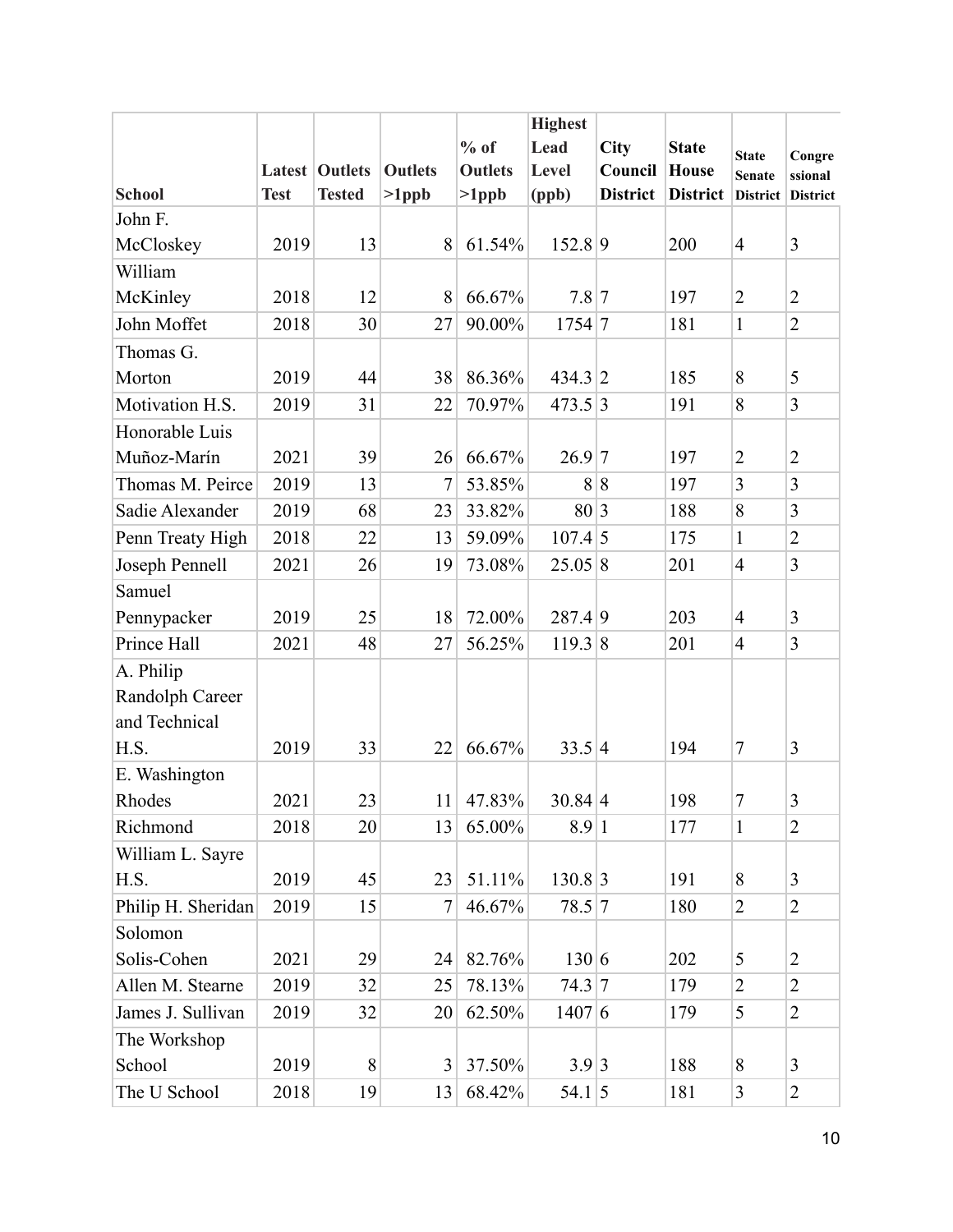| John H. Webster | 2019 | 58 | 35 <sup>1</sup> | $60.34\%$ | 386.2 1 | 180 |   | $\overline{2}$ |
|-----------------|------|----|-----------------|-----------|---------|-----|---|----------------|
| John Welsh      | 2018 | 13 | 6               | 46.15%    | 8.47    | 197 | 2 | $\overline{2}$ |
| Widener         |      |    |                 |           |         |     |   |                |
| Memorial        | 2021 | 62 | 46              | 74.19%    | 149.18  | 198 | 4 |                |
| Frances E.      |      |    |                 |           |         |     |   |                |
| Willard         | 2019 | 69 | 15.             | 21.74%    | 8.5 1   | 175 |   |                |

#### Appendix B

Appendix B includes the schools for which there were no lead test results as of February 1st, 2022. These schools can be found on our website at pennpirg.org/PhillyLeadMap. The map does not include these schools, but they are included in the searchable chart.

| <b>School</b>                                      | <b>Test</b> | <b>Latest Outlets Outlets</b><br><b>Tested</b> | $>1$ ppb         | $%$ of<br><b>Outlets</b><br>$>1$ ppb | <b>Highest</b><br>Lead<br>Level<br>(ppb) | City<br>Council<br><b>District</b> | <b>State</b><br><b>House</b><br><b>District</b> | <b>State</b><br><b>Senate</b><br><b>District</b> | Congressional<br><b>District</b> |
|----------------------------------------------------|-------------|------------------------------------------------|------------------|--------------------------------------|------------------------------------------|------------------------------------|-------------------------------------------------|--------------------------------------------------|----------------------------------|
| Abram S.<br>Jenks                                  |             | $\boldsymbol{0}$                               | $\boldsymbol{0}$ |                                      | 0 1                                      |                                    | 184                                             | $\mathbf{1}$                                     | 5                                |
| Academy for<br>the Middle<br>Years at<br>Northwest |             | $\boldsymbol{0}$                               | $\boldsymbol{0}$ |                                      |                                          | 0 4                                | 194                                             | $\tau$                                           | $\overline{3}$                   |
| <b>Anne Frank</b>                                  |             | $\boldsymbol{0}$                               | $\boldsymbol{0}$ |                                      |                                          | $0 _{10}$                          | 174                                             | 5                                                | $\overline{2}$                   |
| Chester A.<br>Arthur                               |             | $\overline{0}$                                 | $\boldsymbol{0}$ |                                      |                                          | 0 2                                | 186                                             | $\mathbf{1}$                                     | $\mathfrak{Z}$                   |
| Bache-Marti<br>n                                   |             | $\overline{0}$                                 | $\overline{0}$   |                                      |                                          | $0\vert_5$                         | 195                                             | $\mathbf{1}$                                     | $\mathfrak{Z}$                   |
| Baldi                                              |             | $\overline{0}$                                 | $\overline{0}$   |                                      |                                          | $0 _{10}$                          | 152                                             | $\overline{2}$                                   | $\overline{2}$                   |
| John Barry                                         |             | $\overline{0}$                                 | $\boldsymbol{0}$ |                                      |                                          | 0 4                                | 190                                             | $\tau$                                           | $\mathfrak{Z}$                   |
| Clara Barton                                       |             | $\boldsymbol{0}$                               | $\boldsymbol{0}$ |                                      |                                          | 0 7                                | 197                                             | $\mathfrak{Z}$                                   | $\sqrt{2}$                       |
| John<br>Bartram H.S.                               |             | $\boldsymbol{0}$                               | $\boldsymbol{0}$ |                                      |                                          | 0 2                                | 185                                             | $8\,$                                            | 5                                |
| Rudolph<br>Blankenburg                             |             | $\boldsymbol{0}$                               | $\boldsymbol{0}$ |                                      |                                          | 0 4                                | 190                                             | 7                                                | $\mathfrak{Z}$                   |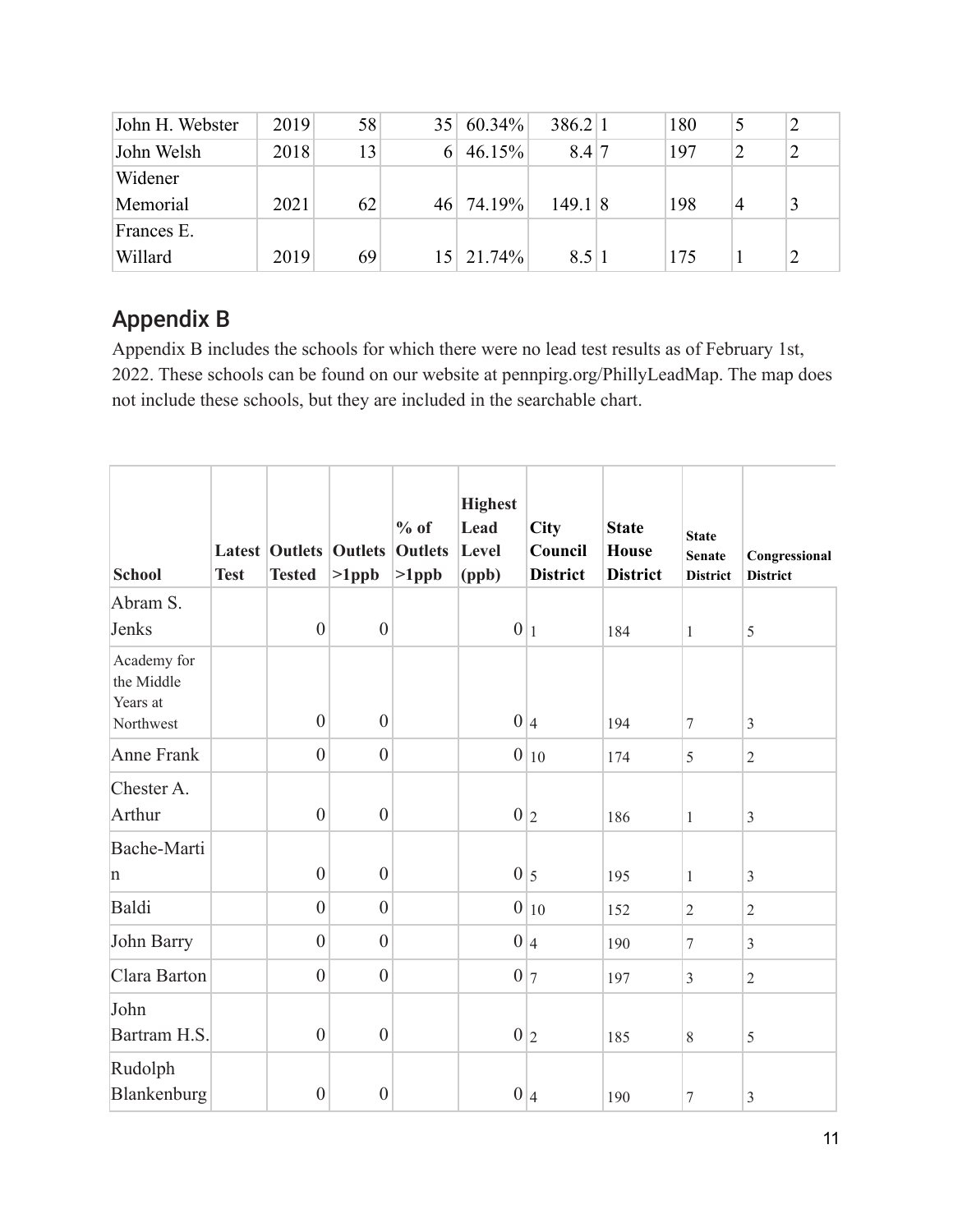|               |             |                               |                  |                | <b>Highest</b> |                 |                 |                  |                 |
|---------------|-------------|-------------------------------|------------------|----------------|----------------|-----------------|-----------------|------------------|-----------------|
|               |             |                               |                  | $%$ of         | Lead           | City            | <b>State</b>    | <b>State</b>     |                 |
|               |             | <b>Latest Outlets Outlets</b> |                  | <b>Outlets</b> | Level          | Council         | <b>House</b>    | <b>Senate</b>    | Congressional   |
| <b>School</b> | <b>Test</b> | <b>Tested</b>                 | $>1$ ppb         | $>1$ ppb       | (ppb)          | <b>District</b> | <b>District</b> | <b>District</b>  | <b>District</b> |
| William W.    |             |                               |                  |                |                |                 |                 |                  |                 |
| Bodine H.S.   |             | $\boldsymbol{0}$              | $\boldsymbol{0}$ |                |                | $0\vert_5$      | 175             | $\,1$            | $\sqrt{2}$      |
| F. Amedee     |             |                               |                  |                |                |                 |                 |                  |                 |
| <b>Bregy</b>  |             | $\boldsymbol{0}$              | $\boldsymbol{0}$ |                | 0 2            |                 | 185             | $\mathbf{1}$     | $\sqrt{5}$      |
| Joseph H.     |             |                               |                  |                |                |                 |                 |                  |                 |
| <b>Brown</b>  |             | $\boldsymbol{0}$              | $\boldsymbol{0}$ |                |                | 0 6             | 172             | $\sqrt{2}$       | $\sqrt{2}$      |
| William C.    |             |                               |                  |                |                |                 |                 |                  |                 |
| <b>Bryant</b> |             | $\boldsymbol{0}$              | $\boldsymbol{0}$ |                | 0 3            |                 | 191             | $8\,$            | $\mathfrak{Z}$  |
| Building 21   |             | $\boldsymbol{0}$              | $\boldsymbol{0}$ |                |                | 0 9             | 203             | $\overline{4}$   | $\mathfrak{Z}$  |
| H.S. for      |             |                               |                  |                |                |                 |                 |                  |                 |
| Creative and  |             |                               |                  |                |                |                 |                 |                  |                 |
| Performing    |             |                               |                  |                |                |                 |                 |                  |                 |
| Arts          |             | $\overline{0}$                | $\boldsymbol{0}$ |                |                | 0 2             | 182             | $\mathbf{1}$     | $\mathfrak{Z}$  |
| Laura H.      |             |                               |                  |                |                |                 |                 |                  |                 |
| Carnell       |             | $\boldsymbol{0}$              | $\boldsymbol{0}$ |                | 0 9            |                 | 202             | $\sqrt{2}$       | $\sqrt{2}$      |
| Lewis C.      |             |                               |                  |                |                |                 |                 |                  |                 |
| Cassidy       |             |                               |                  |                |                |                 |                 |                  |                 |
| Academics     |             |                               |                  |                |                |                 |                 |                  |                 |
| Plus          |             | $\boldsymbol{0}$              | $\boldsymbol{0}$ |                | 0 4            |                 | 192             | $\boldsymbol{7}$ | $\mathfrak{Z}$  |
| Joseph W.     |             |                               |                  |                |                |                 |                 |                  |                 |
| Catharine     |             | $\mathbf{0}$                  | $\boldsymbol{0}$ |                |                | $0\vert_2$      | 191             | $8\,$            | 5               |
| Cayuga        |             | $\overline{0}$                | $\boldsymbol{0}$ |                |                | $0\vert\tau$    | 197             | $\overline{3}$   | $\sqrt{2}$      |
| Central H.S.  |             | $\overline{0}$                | $\boldsymbol{0}$ |                |                | 0 8             | 198             | $\overline{4}$   | $\overline{3}$  |
| George W.     |             |                               |                  |                |                |                 |                 |                  |                 |
| Childs        |             | $\boldsymbol{0}$              | $\boldsymbol{0}$ |                |                | 0 2             | 186             | $8\,$            | $\mathfrak{Z}$  |
| Roberto       |             |                               |                  |                |                |                 |                 |                  |                 |
| Clemente      |             | $\overline{0}$                | $\boldsymbol{0}$ |                |                | $0\vert\tau$    | 180             | $\sqrt{2}$       | $\sqrt{2}$      |
| Watson        |             |                               |                  |                |                |                 |                 |                  |                 |
| Comly         |             | $\boldsymbol{0}$              | $\boldsymbol{0}$ |                |                | $0 _{10}$       | 170             | $\sqrt{5}$       | $\sqrt{2}$      |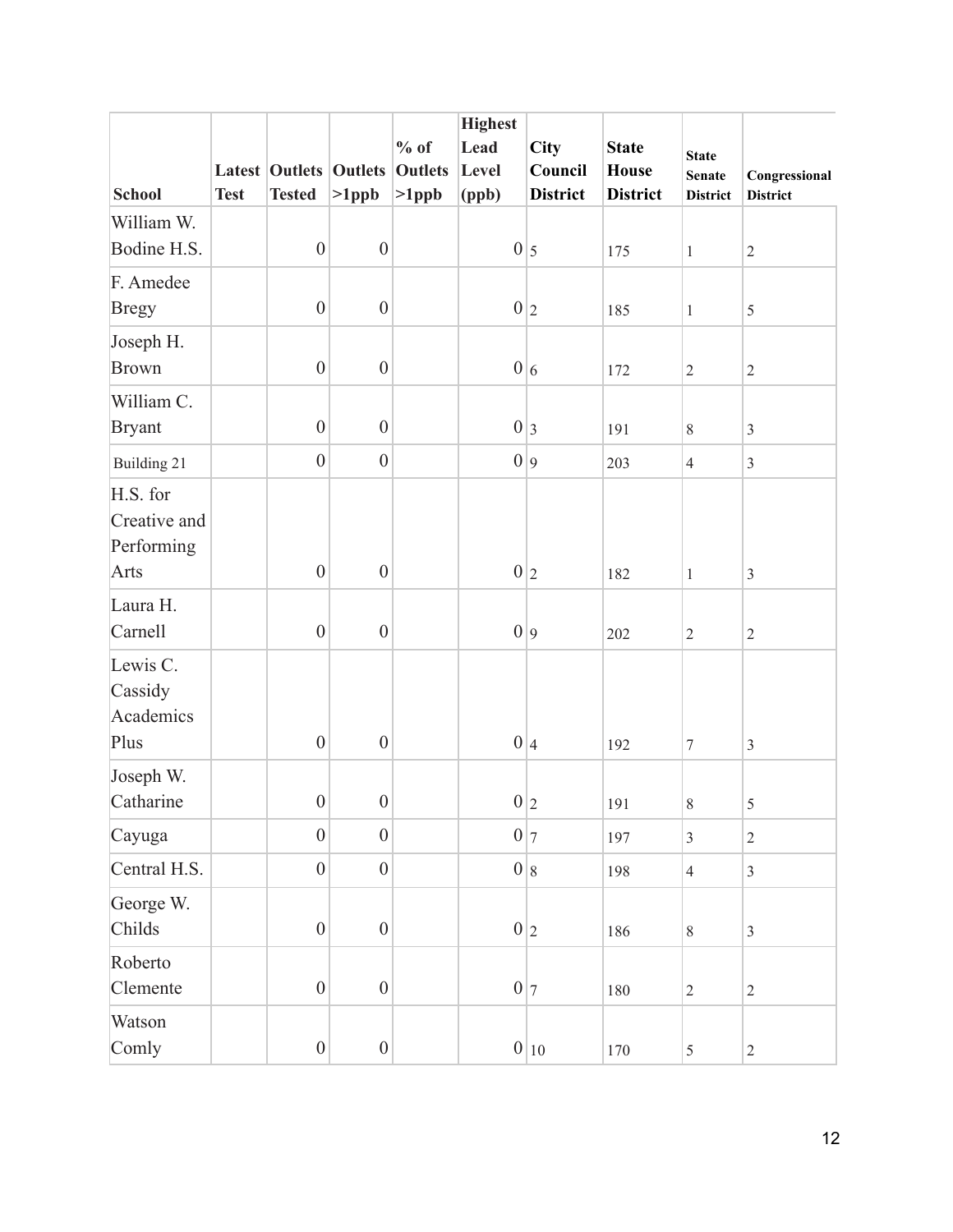| Constitution                                          |             |                                                |                  |                                      |                                          |                                           |                                                 |                                                  |                                  |
|-------------------------------------------------------|-------------|------------------------------------------------|------------------|--------------------------------------|------------------------------------------|-------------------------------------------|-------------------------------------------------|--------------------------------------------------|----------------------------------|
| H.S.                                                  |             | $\boldsymbol{0}$                               | $\boldsymbol{0}$ |                                      | 0 1                                      |                                           | 175                                             | $\mathbf{1}$                                     | $\mathfrak{Z}$                   |
| <b>School</b>                                         | <b>Test</b> | <b>Latest Outlets Outlets</b><br><b>Tested</b> | $>1$ ppb         | $%$ of<br><b>Outlets</b><br>$>1$ ppb | <b>Highest</b><br>Lead<br>Level<br>(ppb) | <b>City</b><br>Council<br><b>District</b> | <b>State</b><br><b>House</b><br><b>District</b> | <b>State</b><br><b>Senate</b><br><b>District</b> | Congressional<br><b>District</b> |
| Cook-Wissa                                            |             |                                                |                  |                                      |                                          |                                           |                                                 |                                                  |                                  |
| hickon                                                |             | $\boldsymbol{0}$                               | $\boldsymbol{0}$ |                                      | 0 4                                      |                                           | 194                                             | $\mathfrak{Z}$                                   | $\mathfrak{Z}$                   |
| William                                               |             |                                                |                  |                                      |                                          |                                           |                                                 |                                                  |                                  |
| Cramp                                                 |             | $\boldsymbol{0}$                               | $\boldsymbol{0}$ |                                      |                                          | $0\vert\tau$                              | 180                                             | $\sqrt{2}$                                       | $\sqrt{2}$                       |
| Kennedy C.                                            |             |                                                |                  |                                      |                                          |                                           |                                                 |                                                  |                                  |
| Crossan                                               |             | $\boldsymbol{0}$                               | $\boldsymbol{0}$ |                                      |                                          | $0 _{10}$                                 | 202                                             | $\sqrt{5}$                                       | $\sqrt{2}$                       |
| Julia de<br><b>Burgos</b>                             |             | $\boldsymbol{0}$                               | $\boldsymbol{0}$ |                                      | 0 7                                      |                                           | 197                                             | $\sqrt{2}$                                       | $\sqrt{2}$                       |
| Stephen<br>Decatur                                    |             | $\boldsymbol{0}$                               | $\boldsymbol{0}$ |                                      |                                          | $0 _{10}$                                 | 170                                             | $\sqrt{5}$                                       | $\sqrt{2}$                       |
| Hamilton                                              |             |                                                |                  |                                      |                                          |                                           |                                                 |                                                  |                                  |
| Disston                                               |             | $\boldsymbol{0}$                               | $\boldsymbol{0}$ |                                      |                                          | 0 6                                       | 173                                             | $\sqrt{2}$                                       | $\mathbf{2}$                     |
| Murrell<br>Dobbins<br>Career and<br>Technical<br>H.S. |             | $\boldsymbol{0}$                               | $\boldsymbol{0}$ |                                      | $0\vert_5$                               |                                           | 181                                             | $\sqrt{2}$                                       | $\mathfrak{Z}$                   |
| James                                                 |             |                                                |                  |                                      |                                          |                                           |                                                 |                                                  |                                  |
| Dobson                                                |             | $\boldsymbol{0}$                               | $\boldsymbol{0}$ |                                      |                                          | 0 4                                       | 194                                             | $\tau$                                           | 3                                |
| Paul L.<br>Dunbar                                     |             | $\boldsymbol{0}$                               | $\boldsymbol{0}$ |                                      |                                          | $0\vert_5$                                | 181                                             | $\overline{2}$                                   | $\sqrt{2}$                       |
| Thomas A.<br>Edison H.S.                              |             | $\boldsymbol{0}$                               | $\boldsymbol{0}$ |                                      |                                          | $0\vert\tau$                              | 180                                             | $\sqrt{2}$                                       | $\sqrt{2}$                       |
| Ellwood                                               |             | $\boldsymbol{0}$                               | $\boldsymbol{0}$ |                                      |                                          | 0 9                                       | 203                                             | $\mathfrak{Z}$                                   | $\sqrt{2}$                       |
| Eleanor C.<br>Emlen                                   |             | $\boldsymbol{0}$                               | $\boldsymbol{0}$ |                                      |                                          | 0 8                                       | 200                                             | $\overline{4}$                                   | $\mathfrak{Z}$                   |
| Ethan Allen                                           |             | $\boldsymbol{0}$                               | $\boldsymbol{0}$ |                                      |                                          | 0 6                                       | 172                                             | $\overline{2}$                                   | $\sqrt{2}$                       |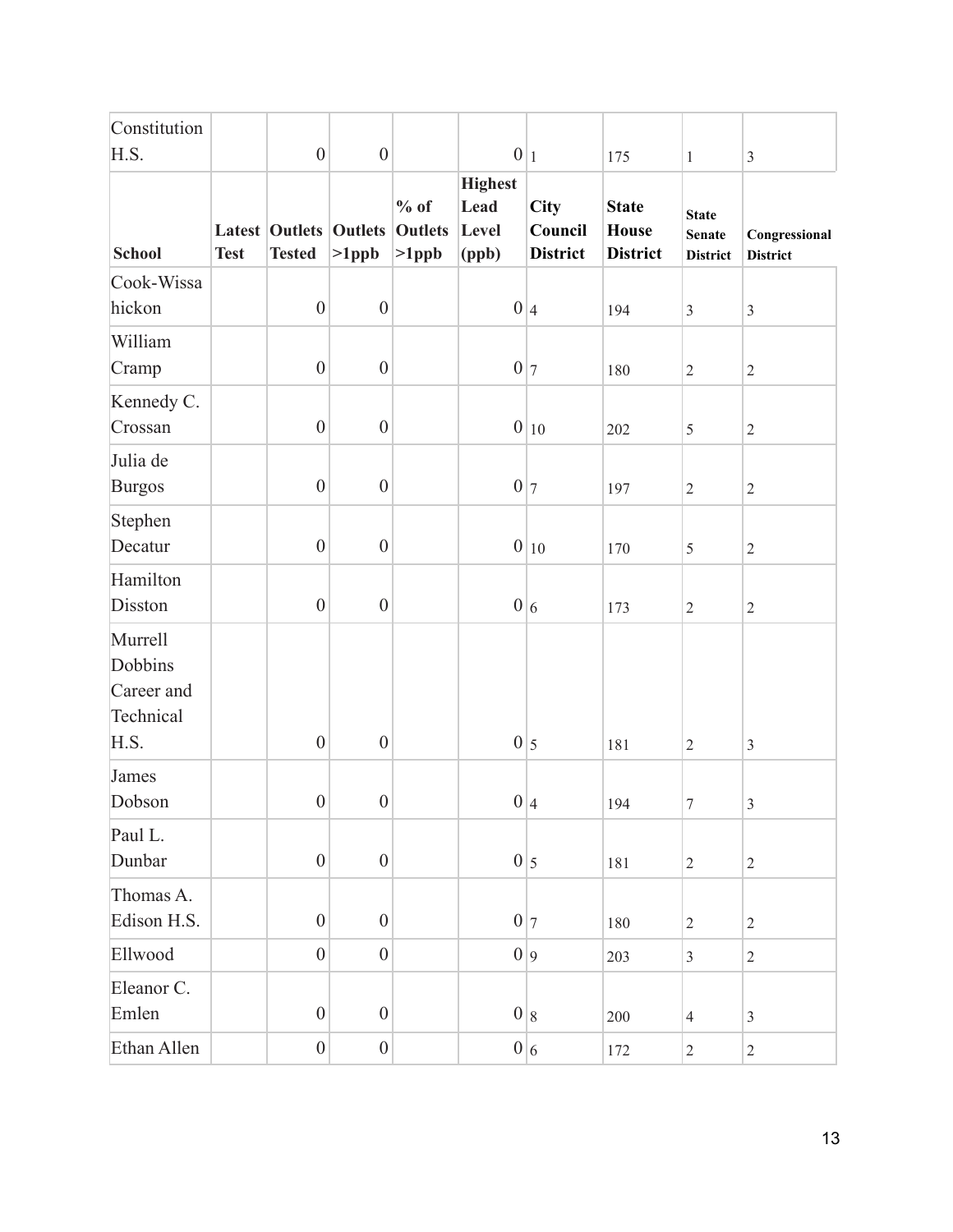| Louis H.<br>Farrell                    |             | $\boldsymbol{0}$ | $\boldsymbol{0}$                          |                                      |                                          | $0 _{10}$                          | 174                                             | 5                                                | $\sqrt{2}$                       |
|----------------------------------------|-------------|------------------|-------------------------------------------|--------------------------------------|------------------------------------------|------------------------------------|-------------------------------------------------|--------------------------------------------------|----------------------------------|
| <b>School</b>                          | <b>Test</b> | <b>Tested</b>    | <b>Latest Outlets Outlets</b><br>$>1$ ppb | $%$ of<br><b>Outlets</b><br>$>1$ ppb | <b>Highest</b><br>Lead<br>Level<br>(ppb) | City<br>Council<br><b>District</b> | <b>State</b><br><b>House</b><br><b>District</b> | <b>State</b><br><b>Senate</b><br><b>District</b> | Congressional<br><b>District</b> |
| D. Newlin<br>Fell                      |             | $\boldsymbol{0}$ | $\boldsymbol{0}$                          |                                      | 0 2                                      |                                    | 184                                             | $\mathbf{1}$                                     | 5                                |
| <b>Samuel Fels</b><br>H.S.             |             | $\boldsymbol{0}$ | $\boldsymbol{0}$                          |                                      | 0 9                                      |                                    | 203                                             | $\sqrt{2}$                                       | $\sqrt{2}$                       |
| Feltonville<br>Intermediate            |             | $\boldsymbol{0}$ | $\boldsymbol{0}$                          |                                      | 0 7                                      |                                    | 197                                             | $\mathfrak{Z}$                                   | $\sqrt{2}$                       |
| Thomas K.<br>Finletter                 |             | $\boldsymbol{0}$ | $\boldsymbol{0}$                          |                                      | 0 9                                      |                                    | 203                                             | $\overline{3}$                                   | $\overline{2}$                   |
| Fitler<br>Academics<br>Plus            |             | $\mathbf{0}$     | $\boldsymbol{0}$                          |                                      | 0 8                                      |                                    | 198                                             | $\mathfrak{Z}$                                   | $\mathfrak{Z}$                   |
| A.L.<br>Fitzpatrick                    |             | $\boldsymbol{0}$ | $\boldsymbol{0}$                          |                                      |                                          | $0 _{10}$                          | 173                                             | 5                                                | $\overline{2}$                   |
| Franklin<br>Learning<br>Center         |             | $\boldsymbol{0}$ | $\boldsymbol{0}$                          |                                      | $0\vert_5$                               |                                    | 182                                             | $\,1$                                            | $\mathfrak{Z}$                   |
| Edwin<br>Forrest                       |             | $\boldsymbol{0}$ | $\boldsymbol{0}$                          |                                      | 0 6                                      |                                    | 173                                             | 5                                                | $\sqrt{2}$                       |
| Fox Chase                              |             | $\boldsymbol{0}$ | $\boldsymbol{0}$                          |                                      |                                          | $0 _{10}$                          | 172                                             | $\mathbf{2}$                                     | $\sqrt{2}$                       |
| Frankford<br>H.S.                      |             | $\boldsymbol{0}$ | $\boldsymbol{0}$                          |                                      | $0\vert\tau$                             |                                    | 179                                             | $\sqrt{2}$                                       | $\sqrt{2}$                       |
| Benjamin<br>Franklin<br>H.S.           |             | $\overline{0}$   | $\boldsymbol{0}$                          |                                      | $0\vert_5$                               |                                    | 182                                             | $\mathbf{1}$                                     | $\mathfrak{Z}$                   |
| Benjamin<br>Franklin                   |             | $\boldsymbol{0}$ | $\boldsymbol{0}$                          |                                      | 0 9                                      |                                    | 203                                             | $\sqrt{2}$                                       | $\sqrt{2}$                       |
| Feltonville<br>of Arts and<br>Sciences |             | $\boldsymbol{0}$ | $\boldsymbol{0}$                          |                                      |                                          | 0 7                                | 197                                             | $\mathfrak{Z}$                                   | $\sqrt{2}$                       |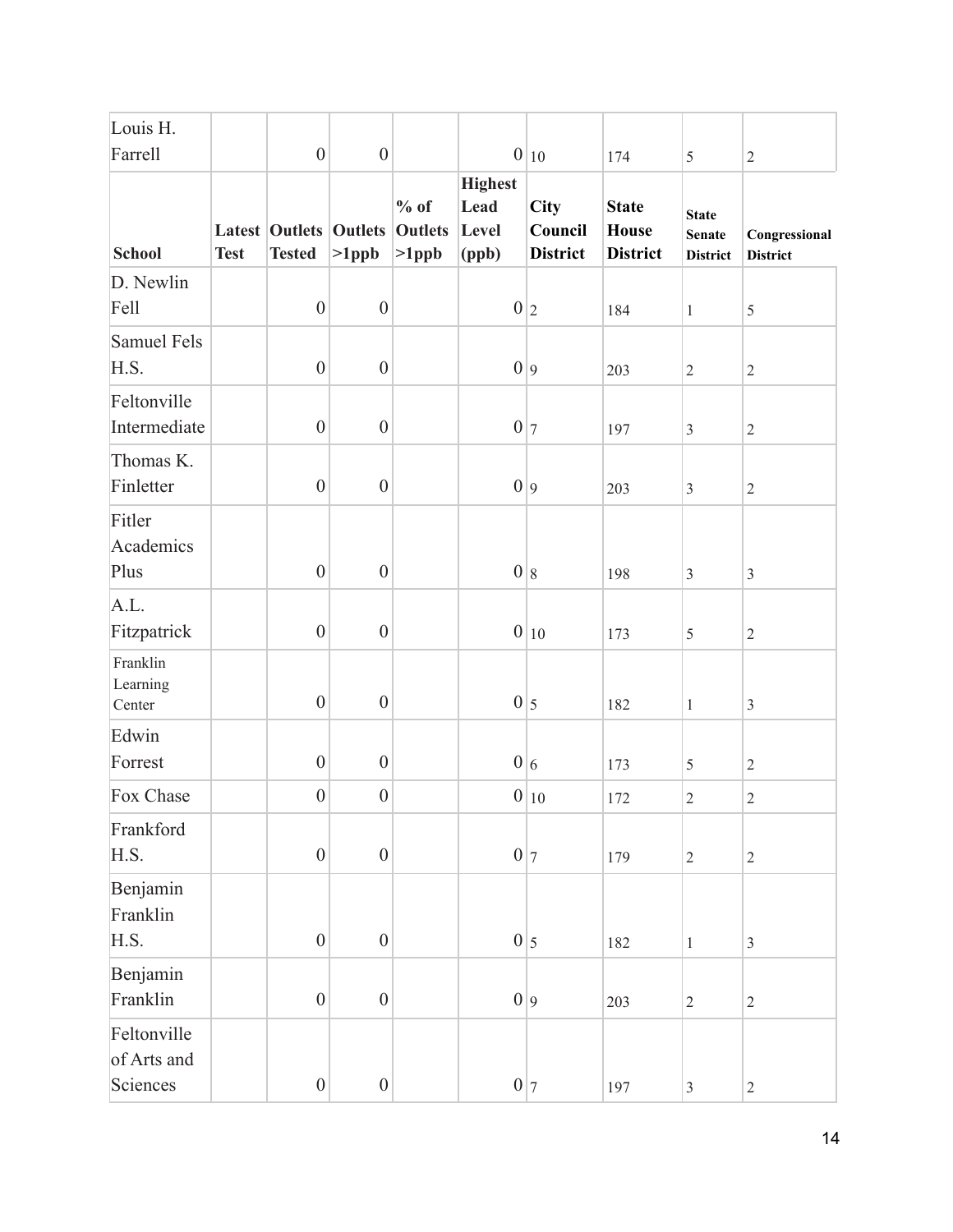| Furness H.S.                           |             | $\boldsymbol{0}$                               | $\boldsymbol{0}$ |                                      | $0 _1$                                   |                                           | 184                                             | $\mathbf{1}$                                     | $\sqrt{5}$                       |
|----------------------------------------|-------------|------------------------------------------------|------------------|--------------------------------------|------------------------------------------|-------------------------------------------|-------------------------------------------------|--------------------------------------------------|----------------------------------|
| <b>School</b>                          | <b>Test</b> | <b>Latest Outlets Outlets</b><br><b>Tested</b> | $>1$ ppb         | $%$ of<br><b>Outlets</b><br>$>1$ ppb | <b>Highest</b><br>Lead<br>Level<br>(ppb) | <b>City</b><br>Council<br><b>District</b> | <b>State</b><br><b>House</b><br><b>District</b> | <b>State</b><br><b>Senate</b><br><b>District</b> | Congressional<br><b>District</b> |
| Girard<br>Academic<br>Music<br>Program |             | $\boldsymbol{0}$                               | $\boldsymbol{0}$ |                                      |                                          | 0 2                                       | 185                                             | $\mathbf{1}$                                     | $\sqrt{5}$                       |
| George<br>Washington<br>H.S.           |             | $\boldsymbol{0}$                               | $\boldsymbol{0}$ |                                      |                                          | $0 _{10}$                                 | 170                                             | 5                                                | $\sqrt{2}$                       |
| Edward<br>Gideon                       |             | $\boldsymbol{0}$                               | $\boldsymbol{0}$ |                                      | $0\vert_5$                               |                                           | 195                                             | $\mathfrak{Z}$                                   | $\mathfrak{Z}$                   |
| Stephen<br>Girard                      |             | $\boldsymbol{0}$                               | $\boldsymbol{0}$ |                                      |                                          | 0 2                                       | 185                                             | $\,1$                                            | $\mathfrak{Z}$                   |
| Philadelphia<br>H.S. for<br>Girls      |             | $\boldsymbol{0}$                               | $\boldsymbol{0}$ |                                      |                                          | 0 8                                       | 198                                             | $\overline{4}$                                   | $\mathfrak{Z}$                   |
| Samuel<br>Gompers                      |             | $\boldsymbol{0}$                               | $\boldsymbol{0}$ |                                      | 0 4                                      |                                           | 192                                             | $\boldsymbol{7}$                                 | $\mathfrak{Z}$                   |
| Joseph<br>Greenberg                    |             | $\boldsymbol{0}$                               | $\boldsymbol{0}$ |                                      |                                          | $0 _{10}$                                 | 152                                             | $\sqrt{2}$                                       | $\sqrt{2}$                       |
| Albert M.<br>Greenfield                |             | $\boldsymbol{0}$                               | $\boldsymbol{0}$ |                                      | 0 2                                      |                                           | 182                                             | $\mathbf{1}$                                     | $\mathfrak{Z}$                   |
| Grover<br>Washington,<br>Jr.           |             | $\boldsymbol{0}$                               | $\boldsymbol{0}$ |                                      | 0 9                                      |                                           | 203                                             | $\mathfrak{Z}$                                   | $\sqrt{2}$                       |
| John<br>Hancock<br>Demonstrati<br>on   |             | $\boldsymbol{0}$                               | $\boldsymbol{0}$ |                                      |                                          | $0 _{10}$                                 | 174                                             | 5                                                | $\sqrt{2}$                       |
| Charles W.<br>Henry                    |             | $\boldsymbol{0}$                               | $\boldsymbol{0}$ |                                      |                                          | 0 8                                       | 200                                             | $\overline{4}$                                   | $\mathfrak{Z}$                   |
| Edward<br>Heston                       |             | $\boldsymbol{0}$                               | $\boldsymbol{0}$ |                                      |                                          | 0 3                                       | 190                                             | $\boldsymbol{7}$                                 | $\mathfrak{Z}$                   |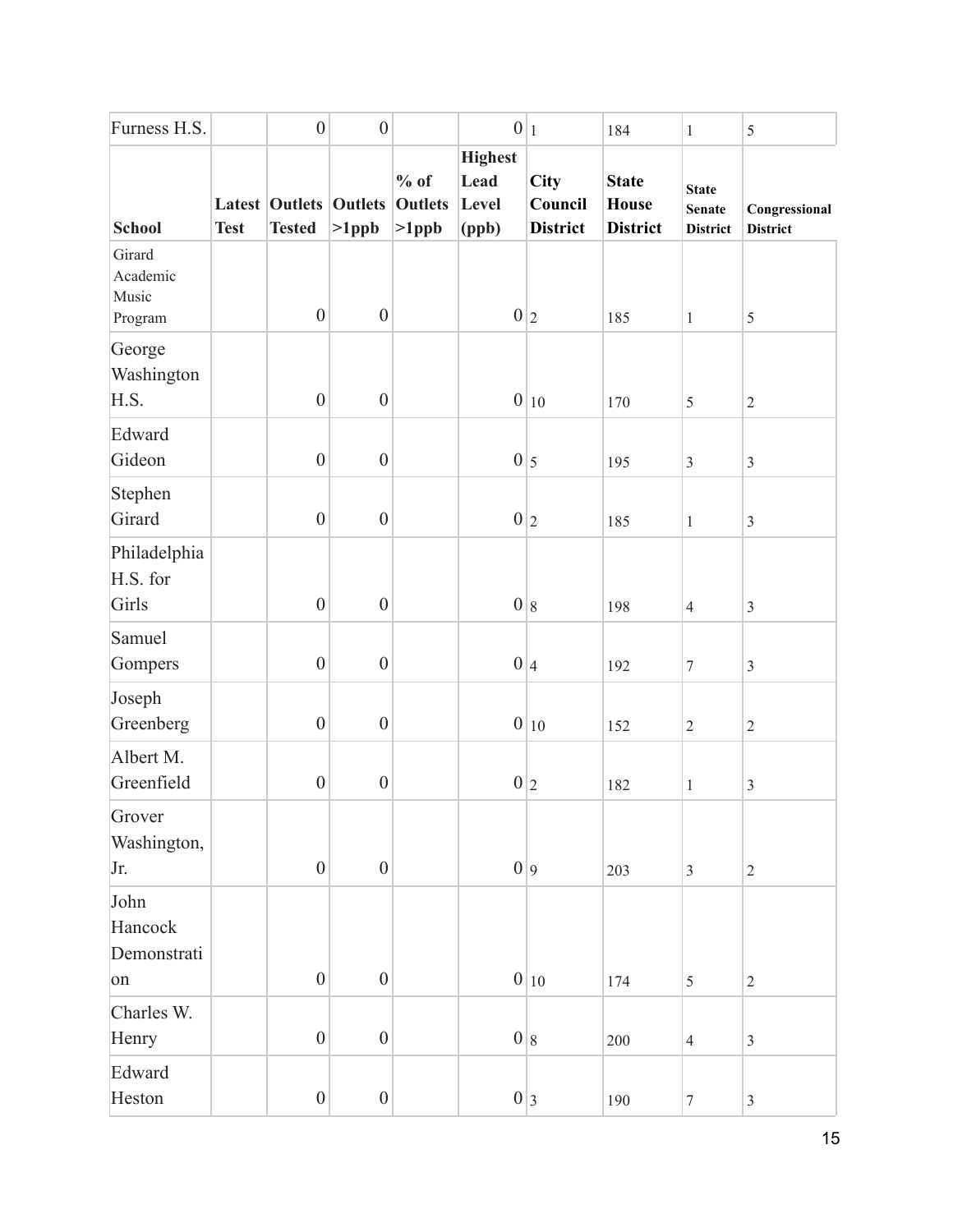|                                   |             |                               |                  |                | <b>Highest</b> |                 |                 |                  |                 |
|-----------------------------------|-------------|-------------------------------|------------------|----------------|----------------|-----------------|-----------------|------------------|-----------------|
|                                   |             |                               |                  | $%$ of         | Lead           | <b>City</b>     | <b>State</b>    | <b>State</b>     |                 |
|                                   |             | <b>Latest Outlets Outlets</b> |                  | <b>Outlets</b> | Level          | Council         | <b>House</b>    | <b>Senate</b>    | Congressional   |
| <b>School</b>                     | <b>Test</b> | <b>Tested</b>                 | $>1$ ppb         | $>1$ ppb       | (ppb)          | <b>District</b> | <b>District</b> | <b>District</b>  | <b>District</b> |
| Hill-Freedman<br>World<br>Academy |             | $\boldsymbol{0}$              | $\boldsymbol{0}$ |                |                | 0 8             | 200             | $\overline{4}$   | $\mathfrak{Z}$  |
| Thomas<br>Holme                   |             | $\mathbf{0}$                  | $\boldsymbol{0}$ |                |                | 0 6             | 174             | 5                | $\sqrt{2}$      |
| H.S. of the<br>Future             |             | $\boldsymbol{0}$              | $\boldsymbol{0}$ |                |                | 0 4             | 190             | $\tau$           | $\mathfrak{Z}$  |
| Andrew<br>Jackson                 |             | $\overline{0}$                | $\boldsymbol{0}$ |                | 0 1            |                 | 182             | $\mathbf{1}$     | $\mathfrak{Z}$  |
| John<br>Marshall                  |             | $\boldsymbol{0}$              | $\boldsymbol{0}$ |                | $0\vert\tau$   |                 | 179             | $\sqrt{2}$       | $\sqrt{2}$      |
| General<br>Philip<br>Kearny       |             | $\boldsymbol{0}$              | $\boldsymbol{0}$ |                | $0\vert_5$     |                 | 181             | $\mathbf{1}$     | $\mathbf{2}$    |
| Francis S.<br>Key                 |             | $\overline{0}$                | $\boldsymbol{0}$ |                | 0 1            |                 | 184             | $\mathbf{1}$     | $\sqrt{5}$      |
| Eliza B.<br>Kirkbride             |             | $\overline{0}$                | $\boldsymbol{0}$ |                | $0 _1$         |                 | 184             | $\mathbf{1}$     | $\overline{3}$  |
| Robert E.<br>Lamberton            |             | $\boldsymbol{0}$              | $\boldsymbol{0}$ |                | 0 4            |                 | 192             | $\boldsymbol{7}$ | $\mathfrak{Z}$  |
| Lankenau<br>H.S.                  |             | $\boldsymbol{0}$              | $\boldsymbol{0}$ |                |                | 0 4             | 194             | $\boldsymbol{7}$ | $\overline{3}$  |
| Henry W.<br>Lawton                |             | $\boldsymbol{0}$              | $\boldsymbol{0}$ |                |                | 0 6             | 173             | 5                | $\sqrt{2}$      |
| The LINC                          |             | $\boldsymbol{0}$              | $\boldsymbol{0}$ |                |                | $0\vert\tau$    | 180             | $\overline{2}$   | $\sqrt{2}$      |
| Abraham<br>Lincoln H.S.           |             | $\boldsymbol{0}$              | $\boldsymbol{0}$ |                |                | 0 6             | 177             | $\overline{2}$   | $\sqrt{2}$      |
| Anna L.<br>Lingelbach             |             | $\vert 0 \vert$               | $\boldsymbol{0}$ |                |                | 0 8             | 201             | $\overline{4}$   | $\mathfrak{Z}$  |
| William H.<br>Loesche             |             | $\boldsymbol{0}$              | $\boldsymbol{0}$ |                |                | $0 _{10}$       | 170             | $\mathfrak{S}$   | $\overline{2}$  |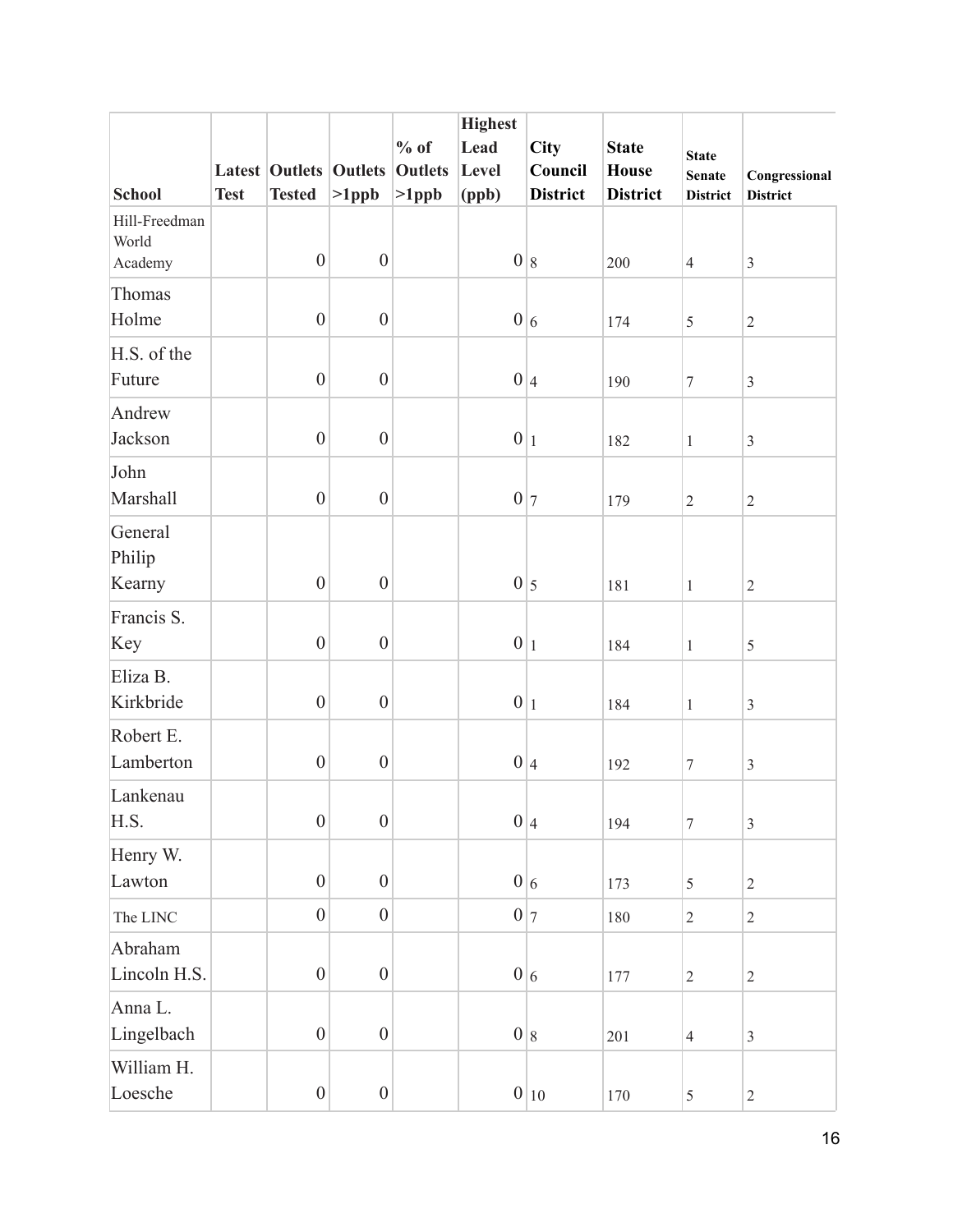|               |             |                               |                  |                | <b>Highest</b> |                 |                 |                  |                 |
|---------------|-------------|-------------------------------|------------------|----------------|----------------|-----------------|-----------------|------------------|-----------------|
|               |             |                               |                  | $%$ of         | Lead           | <b>City</b>     | <b>State</b>    | <b>State</b>     |                 |
|               |             | <b>Latest Outlets Outlets</b> |                  | <b>Outlets</b> | Level          | Council         | <b>House</b>    | <b>Senate</b>    | Congressional   |
| <b>School</b> | <b>Test</b> | <b>Tested</b>                 | $>1$ ppb         | $>1$ ppb       | (ppb)          | <b>District</b> | <b>District</b> | <b>District</b>  | <b>District</b> |
| James R.      |             |                               |                  |                |                |                 |                 |                  |                 |
| Lowell        |             | $\boldsymbol{0}$              | $\boldsymbol{0}$ |                | 0 9            |                 | 197             | $\mathfrak{Z}$   | $\sqrt{2}$      |
| James R.      |             |                               |                  |                |                |                 |                 |                  |                 |
| Ludlow        |             | $\overline{0}$                | $\boldsymbol{0}$ |                | 0 5            |                 | 181             | $\mathbf{1}$     | $\sqrt{2}$      |
| Martha        |             |                               |                  |                |                |                 |                 |                  |                 |
| Washington    |             | $\boldsymbol{0}$              | $\boldsymbol{0}$ |                |                | 0 3             | 190             | $\boldsymbol{7}$ | $\mathfrak{Z}$  |
|               |             |                               |                  |                |                |                 |                 |                  |                 |
| Julia R.      |             |                               |                  |                |                |                 |                 |                  |                 |
| Masterman     |             | $\mathbf{0}$                  | $\boldsymbol{0}$ |                |                | $0\vert_5$      | 182             | $\mathbf{1}$     | $\mathfrak{Z}$  |
| Mayfair       |             | $\overline{0}$                | $\boldsymbol{0}$ |                |                | 0 6             | 177             | $\sqrt{2}$       | $\sqrt{2}$      |
| General       |             |                               |                  |                |                |                 |                 |                  |                 |
| George A.     |             |                               |                  |                |                |                 |                 |                  |                 |
| McCall        |             | $\boldsymbol{0}$              | $\boldsymbol{0}$ |                | 0 1            |                 | 175             | $\mathbf{1}$     | $\mathfrak{Z}$  |
| Alexander     |             |                               |                  |                |                |                 |                 |                  |                 |
| K. McClure    |             | $\mathbf{0}$                  | $\boldsymbol{0}$ |                |                | $0\vert\tau$    | 197             | $\mathfrak{Z}$   | $\sqrt{2}$      |
| Delaplaine    |             |                               |                  |                |                |                 |                 |                  |                 |
| McDaniel      |             | $\overline{0}$                | $\boldsymbol{0}$ |                | 0 2            |                 | 185             | $8\,$            | $\mathfrak{Z}$  |
|               |             |                               |                  |                |                |                 |                 |                  |                 |
| Morton        |             |                               |                  |                |                |                 |                 |                  |                 |
| McMichael     |             | $\boldsymbol{0}$              | $\boldsymbol{0}$ |                | 0 3            |                 | 195             | $\boldsymbol{7}$ | $\mathfrak{Z}$  |
| General       |             |                               |                  |                |                |                 |                 |                  |                 |
| George G.     |             |                               |                  |                |                |                 |                 |                  |                 |
| Meade         |             | $\boldsymbol{0}$              | $\boldsymbol{0}$ |                |                | $0\vert_5$      | 181             | $\sqrt{2}$       | $\mathfrak{Z}$  |
| Austin        |             |                               |                  |                |                |                 |                 |                  |                 |
| Meehan        |             | $\boldsymbol{0}$              | $\boldsymbol{0}$ |                |                | 0 6             | 177             | $\sqrt{2}$       | $\overline{2}$  |
| William M.    |             |                               |                  |                |                |                 |                 |                  |                 |
| Meredith      |             | $\boldsymbol{0}$              | $\boldsymbol{0}$ |                | 0 1            |                 | 182             | $\mathbf{1}$     | $\mathfrak{Z}$  |
| Thomas        |             |                               |                  |                |                |                 |                 |                  |                 |
| Mifflin       |             | $\boldsymbol{0}$              | $\boldsymbol{0}$ |                |                | 0 4             | 194             | $\boldsymbol{7}$ | $\mathfrak{Z}$  |
|               |             |                               |                  |                |                |                 |                 |                  |                 |
| S. Weir       |             |                               |                  |                |                |                 |                 |                  |                 |
| Mitchell      |             | $\boldsymbol{0}$              | $\boldsymbol{0}$ |                |                | 0 3             | 191             | $\,8\,$          | $\mathfrak s$   |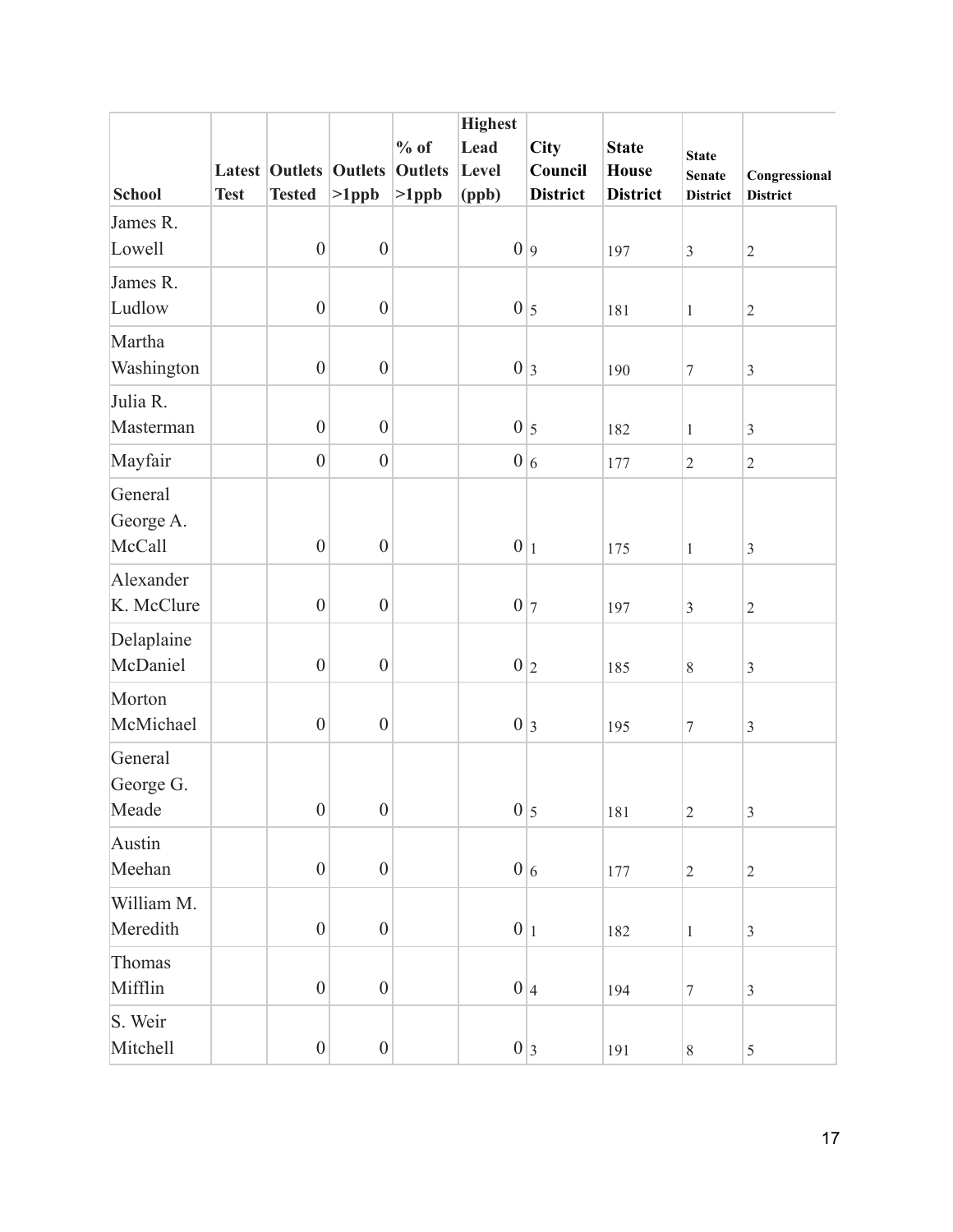| Martin                                      |             |                  |                                           |                                      |                                          |                                    |                                                 |                                                  |                                  |
|---------------------------------------------|-------------|------------------|-------------------------------------------|--------------------------------------|------------------------------------------|------------------------------------|-------------------------------------------------|--------------------------------------------------|----------------------------------|
| Luther King                                 |             |                  |                                           |                                      |                                          |                                    |                                                 |                                                  |                                  |
| H.S.                                        |             | $\boldsymbol{0}$ | $\boldsymbol{0}$                          |                                      |                                          | 0 8                                | 201                                             | $\overline{4}$                                   | $\mathfrak{Z}$                   |
| <b>School</b>                               | <b>Test</b> | <b>Tested</b>    | <b>Latest Outlets Outlets</b><br>$>1$ ppb | $%$ of<br><b>Outlets</b><br>$>1$ ppb | <b>Highest</b><br>Lead<br>Level<br>(ppb) | City<br>Council<br><b>District</b> | <b>State</b><br><b>House</b><br><b>District</b> | <b>State</b><br><b>Senate</b><br><b>District</b> | Congressional<br><b>District</b> |
| J. Hampton                                  |             |                  |                                           |                                      |                                          |                                    |                                                 |                                                  |                                  |
| Moore                                       |             | $\boldsymbol{0}$ | $\boldsymbol{0}$                          |                                      |                                          | 0 9                                | 202                                             | $\overline{2}$                                   | $\sqrt{2}$                       |
| Robert<br>Morris                            |             | $\boldsymbol{0}$ | $\boldsymbol{0}$                          |                                      |                                          | $0\vert_5$                         | 195                                             | $\overline{3}$                                   | $\mathfrak{Z}$                   |
| Andrew J.<br>Morrison                       |             | $\boldsymbol{0}$ | $\boldsymbol{0}$                          |                                      |                                          | 0 8                                | 179                                             | $\mathfrak{Z}$                                   | $\sqrt{2}$                       |
| Middle Years<br>Alternative                 |             | $\overline{0}$   | $\boldsymbol{0}$                          |                                      | 0 3                                      |                                    | 190                                             | 7                                                | $\mathfrak{Z}$                   |
| Northeast<br>Community<br>Propel<br>Academy |             | $\boldsymbol{0}$ | $\boldsymbol{0}$                          |                                      |                                          | 0 6                                | 172                                             | $\sqrt{2}$                                       | $\sqrt{2}$                       |
| George W.                                   |             |                  |                                           |                                      |                                          |                                    |                                                 |                                                  |                                  |
| Nebinger                                    |             | $\boldsymbol{0}$ | $\boldsymbol{0}$                          |                                      | 0 1                                      |                                    | 182                                             | $\mathbf{1}$                                     | $\mathfrak{Z}$                   |
| Northeast<br>H.S.                           |             | $\boldsymbol{0}$ | $\boldsymbol{0}$                          |                                      |                                          | $0 _{10}$                          | 172                                             | 5                                                | $\overline{2}$                   |
| Olney                                       |             | $\boldsymbol{0}$ | $\boldsymbol{0}$                          |                                      |                                          | 0 9                                | 179                                             | 3                                                | $\sqrt{2}$                       |
| Overbrook<br>Educational<br>Center          |             | $\boldsymbol{0}$ | $\boldsymbol{0}$                          |                                      |                                          | 0 4                                | 192                                             | $\overline{7}$                                   | $\mathfrak{Z}$                   |
| Overbrook<br>Elementary                     |             | $\boldsymbol{0}$ | $\boldsymbol{0}$                          |                                      |                                          | 0 4                                | 192                                             | $\boldsymbol{7}$                                 | $\overline{3}$                   |
| Overbrook<br>H.S.                           |             | $\boldsymbol{0}$ | $\boldsymbol{0}$                          |                                      |                                          | 0 4                                | 192                                             | $\boldsymbol{7}$                                 | $\mathfrak{Z}$                   |
| Academy at<br>Palumbo                       |             | $\boldsymbol{0}$ | $\boldsymbol{0}$                          |                                      |                                          | 0 2                                | 182                                             | $\mathbf{1}$                                     | $\overline{3}$                   |
| Parkway<br>Center City                      |             | $\boldsymbol{0}$ | $\boldsymbol{0}$                          |                                      |                                          | $0\vert_5$                         | 181                                             | $\mathbf{1}$                                     | $\sqrt{2}$                       |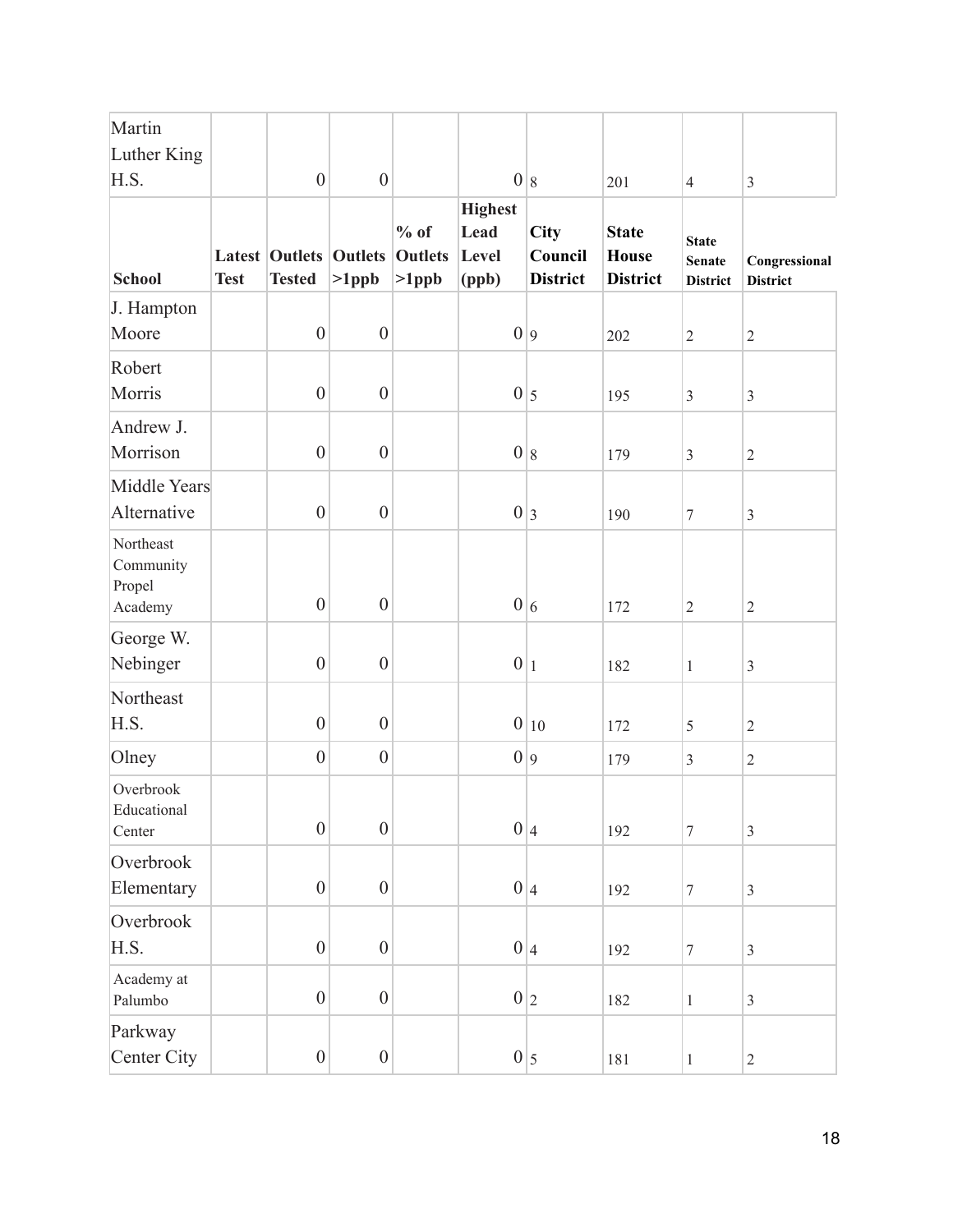| Middle                                       |             |                                        |                            |                                      |                                          |                                           |                                                 |                                                  |                                  |
|----------------------------------------------|-------------|----------------------------------------|----------------------------|--------------------------------------|------------------------------------------|-------------------------------------------|-------------------------------------------------|--------------------------------------------------|----------------------------------|
| College H.S.                                 |             |                                        |                            |                                      |                                          |                                           |                                                 |                                                  |                                  |
| <b>School</b>                                | <b>Test</b> | <b>Latest Outlets</b><br><b>Tested</b> | <b>Outlets</b><br>$>1$ ppb | $%$ of<br><b>Outlets</b><br>$>1$ ppb | <b>Highest</b><br>Lead<br>Level<br>(ppb) | <b>City</b><br>Council<br><b>District</b> | <b>State</b><br><b>House</b><br><b>District</b> | <b>State</b><br><b>Senate</b><br><b>District</b> | Congressional<br><b>District</b> |
| Parkway<br>Northwest<br>H.S.                 |             | $\boldsymbol{0}$                       | $\boldsymbol{0}$           |                                      | 0 9                                      |                                           | 201                                             | $\overline{4}$                                   | $\mathfrak{Z}$                   |
| Parkway<br>West H.S.                         |             | $\boldsymbol{0}$                       | $\boldsymbol{0}$           |                                      | 0 3                                      |                                           | 190                                             | $\boldsymbol{7}$                                 | $\mathfrak{Z}$                   |
| John M.<br>Patterson                         |             | $\boldsymbol{0}$                       | $\boldsymbol{0}$           |                                      | 0 2                                      |                                           | 185                                             | $8\,$                                            | $\sqrt{5}$                       |
| Pennypack<br>House                           |             | $\overline{0}$                         | $\boldsymbol{0}$           |                                      | 0 6                                      |                                           | 173                                             | 5                                                | $\overline{2}$                   |
| Penrose                                      |             | $\overline{0}$                         | $\boldsymbol{0}$           |                                      |                                          | 0 2                                       | 185                                             | $\,$ 8 $\,$                                      | 5                                |
| Phila. Juv.<br>Justice<br>Services Ctr.      |             | $\overline{0}$                         | $\boldsymbol{0}$           |                                      | 0 3                                      |                                           | 190                                             | $\tau$                                           | $\mathfrak{Z}$                   |
| Philadelphia<br>Learning<br>Academy<br>North |             | $\boldsymbol{0}$                       | $\boldsymbol{0}$           |                                      | 0 7                                      |                                           | 180                                             | $\sqrt{2}$                                       | $\overline{2}$                   |
| Philadelphia<br>Learning<br>Academy<br>South |             | $\boldsymbol{0}$                       | $\boldsymbol{0}$           |                                      |                                          | 0 3                                       | 190                                             | $\sqrt{ }$                                       | $\overline{3}$                   |
| Philadelphia<br>Military<br>Academy          |             | $\boldsymbol{0}$                       | $\boldsymbol{0}$           |                                      |                                          | $0\vert_5$                                | 181                                             | $\mathfrak{Z}$                                   | $\sqrt{2}$                       |
| Robert B.<br>Pollock                         |             | $\boldsymbol{0}$                       | $\boldsymbol{0}$           |                                      |                                          | 0 6                                       | 174                                             | $\sqrt{5}$                                       | $\sqrt{2}$                       |
| Potter-Thom<br>as                            |             | $\boldsymbol{0}$                       | $\boldsymbol{0}$           |                                      |                                          | $0\vert\tau$                              | 197                                             | $\sqrt{2}$                                       | $\sqrt{2}$                       |
| Samuel<br>Powel                              |             | $\boldsymbol{0}$                       | $\boldsymbol{0}$           |                                      |                                          | 0 3                                       | 195                                             | $\boldsymbol{7}$                                 | $\mathfrak{Z}$                   |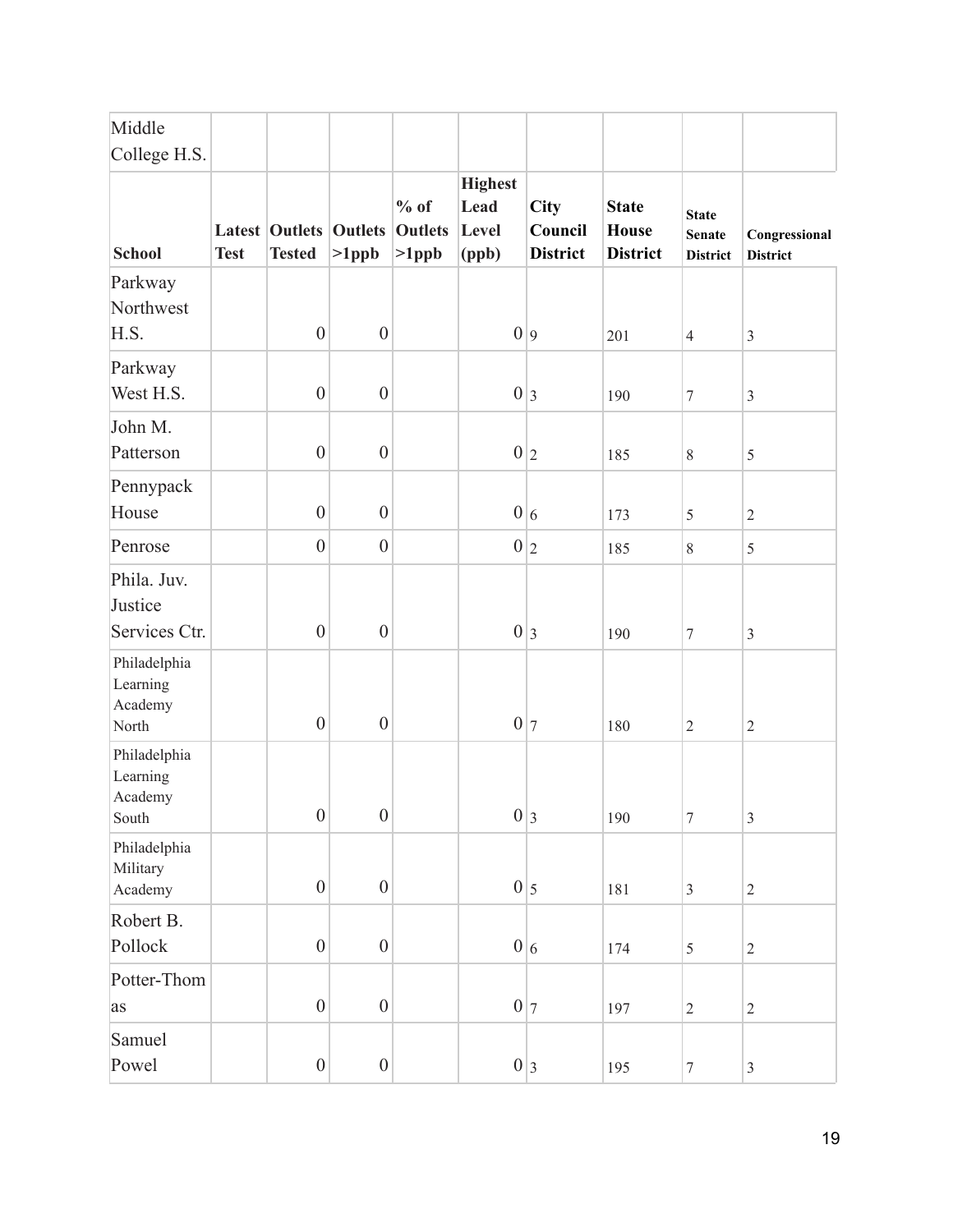| Philadelphia<br>Virtual                          |             |                                                |                  |                                      |                                          |                                           |                                                 |                                                  |                                  |
|--------------------------------------------------|-------------|------------------------------------------------|------------------|--------------------------------------|------------------------------------------|-------------------------------------------|-------------------------------------------------|--------------------------------------------------|----------------------------------|
| Academy                                          |             | $\boldsymbol{0}$                               | $\boldsymbol{0}$ |                                      | $0\vert_5$                               |                                           | 182                                             | $\mathbf{1}$                                     | $\mathfrak{Z}$                   |
| <b>School</b>                                    | <b>Test</b> | <b>Latest Outlets Outlets</b><br><b>Tested</b> | $>1$ ppb         | $%$ of<br><b>Outlets</b><br>$>1$ ppb | <b>Highest</b><br>Lead<br>Level<br>(ppb) | <b>City</b><br>Council<br><b>District</b> | <b>State</b><br><b>House</b><br><b>District</b> | <b>State</b><br><b>Senate</b><br><b>District</b> | Congressional<br><b>District</b> |
| Rhawnhurst                                       |             | $\boldsymbol{0}$                               | $\boldsymbol{0}$ |                                      |                                          | $0 _{10}$                                 | 174                                             | 5                                                | $\sqrt{2}$                       |
| James<br>Rhoads                                  |             | $\boldsymbol{0}$                               | $\boldsymbol{0}$ |                                      | 0 3                                      |                                           | 190                                             | $\boldsymbol{7}$                                 | $\mathfrak{Z}$                   |
| Paul<br>Robeson<br>H.S. for<br>Human<br>Services |             | $\boldsymbol{0}$                               | $\boldsymbol{0}$ |                                      | 0 3                                      |                                           | 188                                             | $\boldsymbol{7}$                                 | $\mathfrak{Z}$                   |
| Theodore<br>Roosevelt                            |             | $\overline{0}$                                 | $\boldsymbol{0}$ |                                      |                                          | 0 8                                       | 201                                             | $\overline{4}$                                   | $\mathfrak{Z}$                   |
| William<br>Rowen                                 |             | $\boldsymbol{0}$                               | $\boldsymbol{0}$ |                                      | 0 9                                      |                                           | 203                                             | $\overline{4}$                                   | $\mathfrak{Z}$                   |
| Roxborough<br>H.S.                               |             | $\boldsymbol{0}$                               | $\boldsymbol{0}$ |                                      | 0 4                                      |                                           | 194                                             | $\boldsymbol{7}$                                 | $\overline{3}$                   |
| Arts Academy<br>at Benjamin<br>Rush              |             | $\boldsymbol{0}$                               | $\boldsymbol{0}$ |                                      |                                          | $0 _{10}$                                 | 173                                             | 5                                                | $\sqrt{2}$                       |
| Walter B.<br>Saul H.S.                           |             | $\boldsymbol{0}$                               | $\boldsymbol{0}$ |                                      |                                          | 0 4                                       | 194                                             | $\sqrt{3}$                                       | $\mathfrak{Z}$                   |
| George W.<br>Sharswood                           |             | $\overline{0}$                                 | $\boldsymbol{0}$ |                                      | 0 1                                      |                                           | 184                                             | $\mathbf{1}$                                     | 5                                |
| Shawmont                                         |             | $\overline{0}$                                 | $\boldsymbol{0}$ |                                      |                                          | 0 4                                       | 194                                             | $\boldsymbol{7}$                                 | $\mathfrak{Z}$                   |
| Isaac A.<br>Sheppard                             |             | $\boldsymbol{0}$                               | $\boldsymbol{0}$ |                                      | 0 7                                      |                                           | 180                                             | $\sqrt{2}$                                       | $\sqrt{2}$                       |
| Science<br>Leadership<br>Academy                 |             | $\boldsymbol{0}$                               | $\boldsymbol{0}$ |                                      |                                          | $0\vert_5$                                | 182                                             | $\mathbf{1}$                                     | $\mathfrak{Z}$                   |
| SLA at Beeber                                    |             | $\boldsymbol{0}$                               | $\boldsymbol{0}$ |                                      |                                          | 0 4                                       | 192                                             | $\boldsymbol{7}$                                 | $\mathfrak{Z}$                   |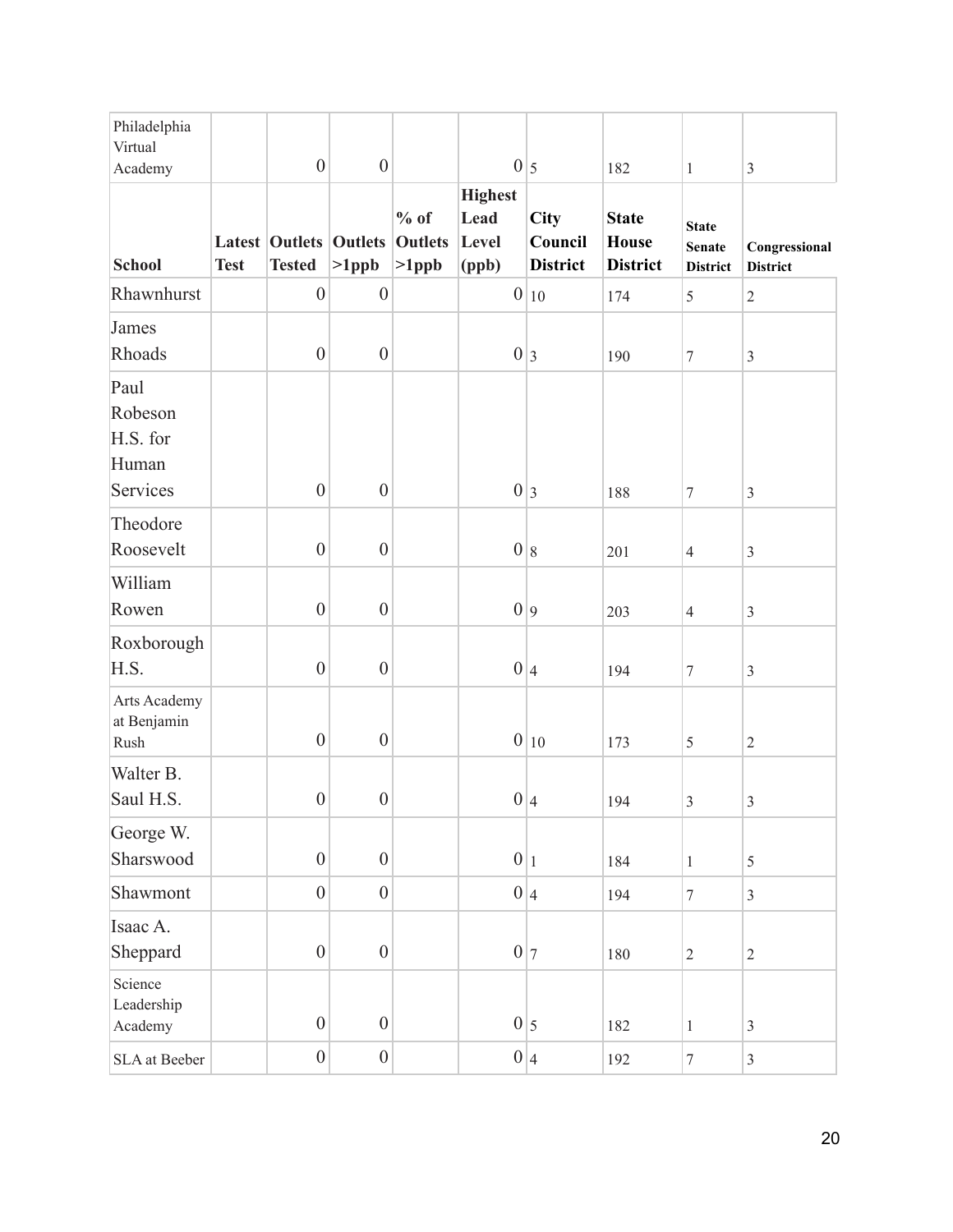|                                           |             |                  |                               |                | <b>Highest</b> |                 |                 |                  |                 |
|-------------------------------------------|-------------|------------------|-------------------------------|----------------|----------------|-----------------|-----------------|------------------|-----------------|
|                                           |             |                  |                               | $%$ of         | Lead           | <b>City</b>     | <b>State</b>    | <b>State</b>     |                 |
|                                           |             |                  | <b>Latest Outlets Outlets</b> | <b>Outlets</b> | Level          | Council         | <b>House</b>    | <b>Senate</b>    | Congressional   |
| <b>School</b>                             | <b>Test</b> | <b>Tested</b>    | $>1$ ppb                      | $>1$ ppb       | (ppb)          | <b>District</b> | <b>District</b> | <b>District</b>  | <b>District</b> |
| SLAM.S.                                   |             | $\boldsymbol{0}$ | $\boldsymbol{0}$              |                | 0 3            |                 | 188             | $\boldsymbol{7}$ | $\mathfrak{Z}$  |
| South<br>Philadelphia<br>H.S.             |             | $\boldsymbol{0}$ | $\boldsymbol{0}$              |                | $0 _1$         |                 | 184             | $\mathbf{1}$     | 5               |
| Southwark                                 |             | $\boldsymbol{0}$ | $\boldsymbol{0}$              |                | 0 1            |                 | 184             | $\mathbf{1}$     | $\mathfrak{Z}$  |
| Spring<br>Garden                          |             | $\overline{0}$   | $\boldsymbol{0}$              |                | $0\vert_5$     |                 | 181             | $\,1$            | $\sqrt{2}$      |
| Gilbert<br>Spruance                       |             | $\boldsymbol{0}$ | $\boldsymbol{0}$              |                | $0\vert\tau$   |                 | 202             | $\sqrt{5}$       | $\sqrt{2}$      |
| Edwin M.<br>Stanton                       |             | $\boldsymbol{0}$ | $\boldsymbol{0}$              |                | 0 2            |                 | 186             | $\mathbf{1}$     | $\mathfrak{Z}$  |
| Edward T.<br>Steel                        |             | $\boldsymbol{0}$ | $\boldsymbol{0}$              |                | 0 8            |                 | 198             | $\mathfrak{Z}$   | $\mathfrak{Z}$  |
| Strawberry<br>Mansion<br>H.S.             |             | $\boldsymbol{0}$ | $\boldsymbol{0}$              |                | $0\vert_5$     |                 | 195             | $\tau$           | $\mathfrak{Z}$  |
| Swenson<br>Arts and<br>Technology<br>H.S. |             | $\boldsymbol{0}$ | $\boldsymbol{0}$              |                |                | $0 _{10}$       | 170             | 5                | $\sqrt{2}$      |
| John H.<br>Taggart                        |             | $\boldsymbol{0}$ | $\boldsymbol{0}$              |                | 0 1            |                 | 184             | $\,1$            | $\sqrt{5}$      |
| Bayard<br>Taylor                          |             | $\boldsymbol{0}$ | $\boldsymbol{0}$              |                |                | $0\vert\tau$    | 197             | $\mathfrak{Z}$   | $\overline{2}$  |
| Thurgood<br>Marshall                      |             | $\boldsymbol{0}$ | $\boldsymbol{0}$              |                | 0 8            |                 | 201             | $\overline{2}$   | $\sqrt{2}$      |
| William T.<br>Tilden                      |             | $\boldsymbol{0}$ | $\boldsymbol{0}$              |                |                | $0\vert_2$      | 185             | $\,8\,$          | 5               |
| Vare-Washin<br>gton                       |             | $\boldsymbol{0}$ | $\boldsymbol{0}$              |                | 0 1            |                 | 182             | $\mathbf{1}$     | $\mathfrak{Z}$  |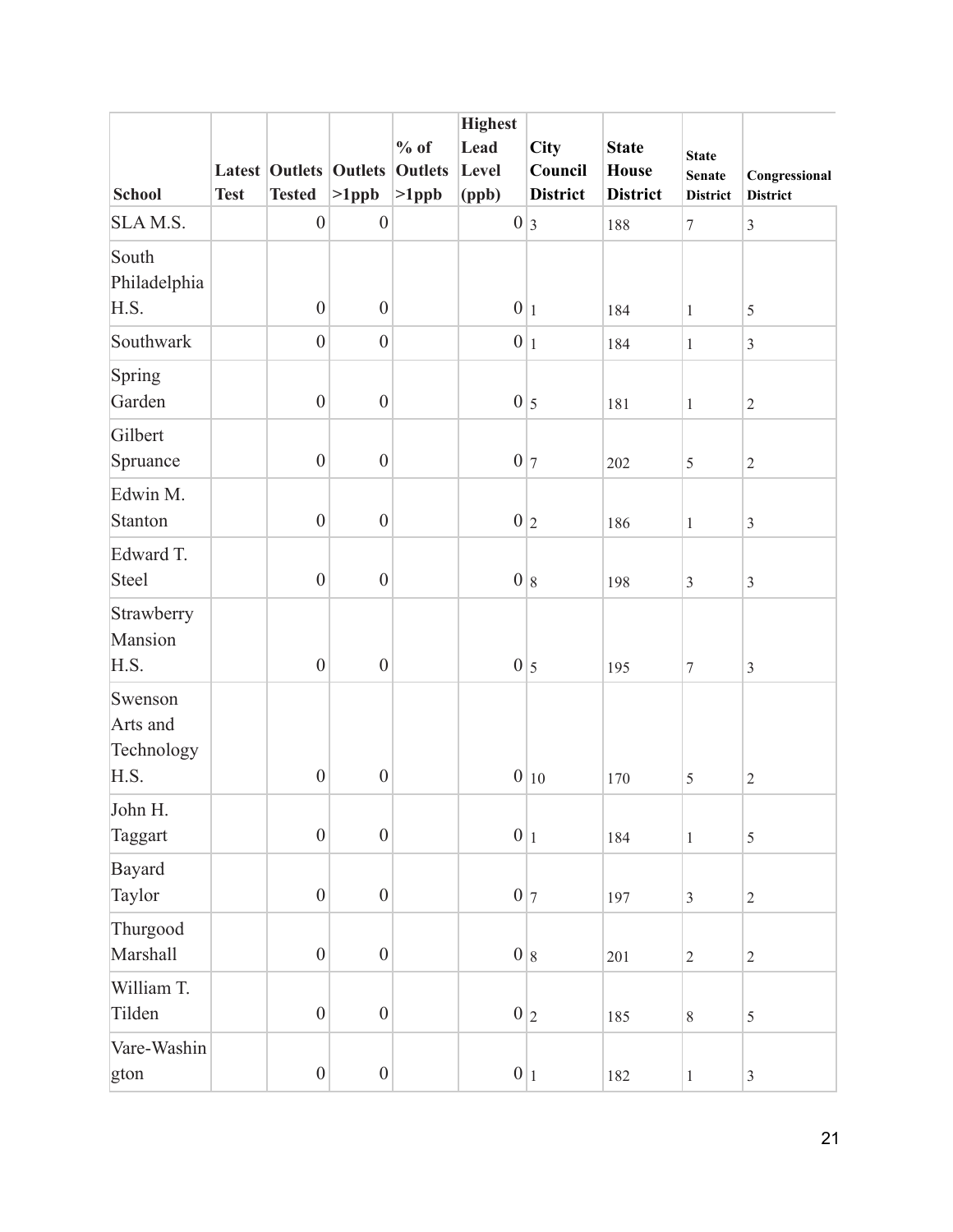| <b>School</b>                      | <b>Test</b> | <b>Tested</b>    | <b>Latest Outlets Outlets</b><br>$>1$ ppb | $%$ of<br><b>Outlets</b><br>$>1$ ppb | <b>Highest</b><br>Lead<br>Level<br>(ppb) | <b>City</b><br>Council<br><b>District</b> | <b>State</b><br><b>House</b><br><b>District</b> | <b>State</b><br><b>Senate</b><br><b>District</b> | Congressional<br><b>District</b> |
|------------------------------------|-------------|------------------|-------------------------------------------|--------------------------------------|------------------------------------------|-------------------------------------------|-------------------------------------------------|--------------------------------------------------|----------------------------------|
| Vaux H.S.: A<br><b>Big Picture</b> |             | $\overline{0}$   | $\boldsymbol{0}$                          |                                      |                                          | $0\vert_5$                                | 195                                             | $\mathfrak{Z}$                                   | $\mathfrak{Z}$                   |
| General<br>Louis<br>Wagner         |             | $\boldsymbol{0}$ | $\boldsymbol{0}$                          |                                      |                                          | 0 8                                       | 201                                             | $\overline{4}$                                   | $\mathfrak{Z}$                   |
| Laura W.<br>Waring                 |             | $\boldsymbol{0}$ | $\boldsymbol{0}$                          |                                      |                                          | $0\vert_5$                                | 195                                             | $\mathbf{1}$                                     | $\overline{3}$                   |
| West<br>Philadelphia<br>H.S.       |             | $\overline{0}$   | $\boldsymbol{0}$                          |                                      |                                          | 0 3                                       | 188                                             | $\tau$                                           | $\mathfrak{Z}$                   |
| Woodrow<br>Wilson                  |             | $\overline{0}$   | $\boldsymbol{0}$                          |                                      |                                          | 0 9                                       | 202                                             | $\overline{2}$                                   | $\sqrt{2}$                       |
| Richard R.<br>Wright               |             | $\boldsymbol{0}$ | $\boldsymbol{0}$                          |                                      |                                          | $0\vert_5$                                | 195                                             | $\overline{7}$                                   | $\mathfrak{Z}$                   |
| William H.<br>Ziegler              |             | $\boldsymbol{0}$ | $\boldsymbol{0}$                          |                                      | $\boldsymbol{0}$                         | 7                                         | 202                                             | $\sqrt{2}$                                       | $\sqrt{2}$                       |